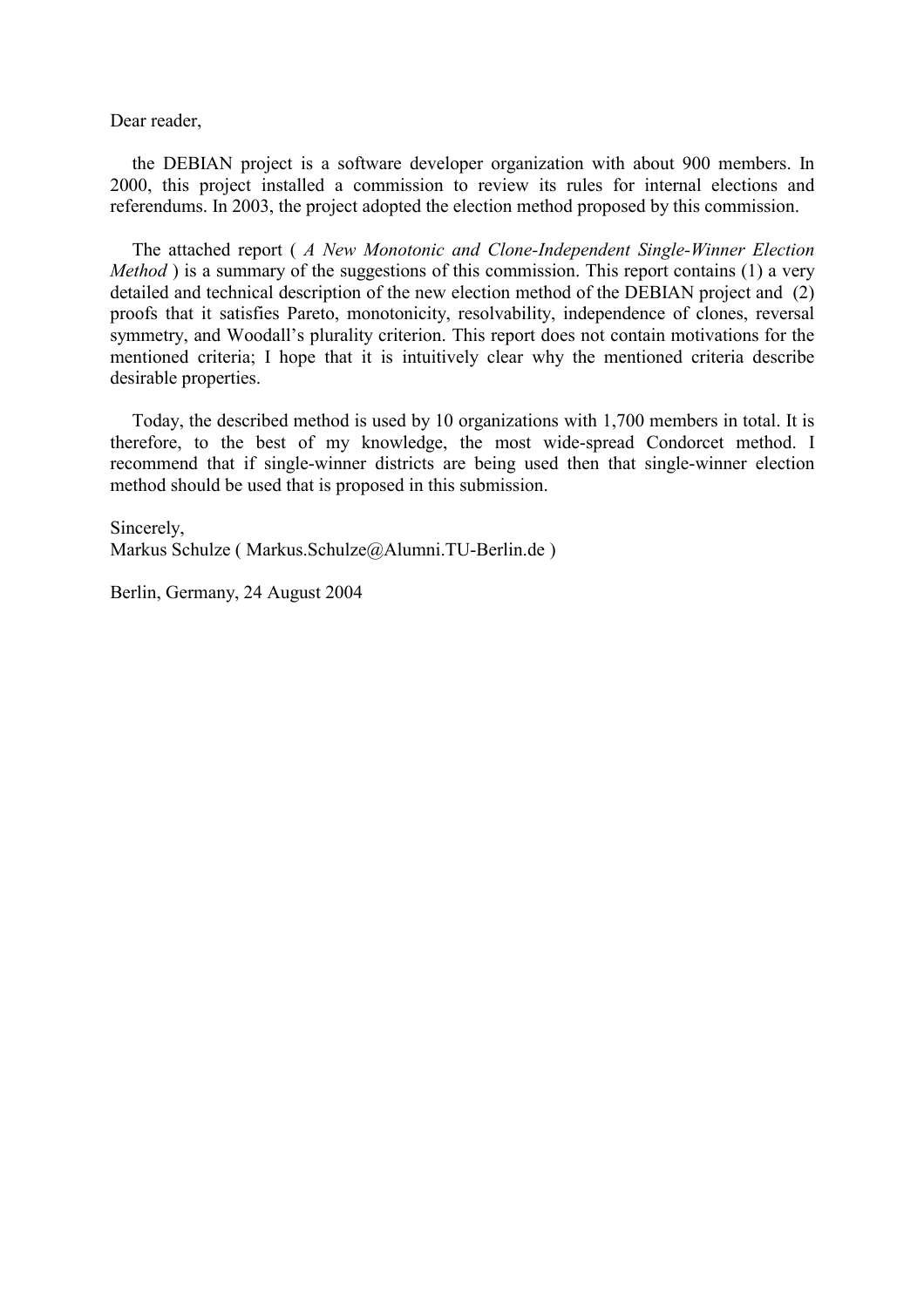## **Markus Schulze,** *A New Monotonic and Clone-Independent Single-Winner Election Method***, VOTING MATTERS, issue 17, pages 9-19, October 2003**

*A New Monotonic and Clone-Independent Single-Winner Election Method*  Copyright © 2003 Markus Schulze <[Markus.Schulze@Alumni.TU-Berlin.de](mailto:Markus.Schulze@Alumni.TU-Berlin.de)>

This program is free software; you can redistribute it and/or modify it under the terms of the GNU General Public License as published by the Free Software Foundation; either version 2 of the License, or (at your option) any later version.

This program is distributed in the hope that it will be useful, but WITHOUT ANY WARRANTY; without even the implied warranty of MERCHANTABILITY or FITNESS FOR A PARTICULAR PURPOSE. See the GNU General Public License for more details (<http://www.gnu.org/licenses/gpl.html>).

To receive a copy of the GNU General Public License write to the Free Software Foundation, Inc., 59 Temple Place - Suite 330, Boston, MA 02111-1307, USA.

## **1) Introduction**

In 1997, I proposed to a large number of people who are interested in mathematical aspects of election methods a new method that satisfies anonymity, neutrality, homogeneity, Pareto, monotonicity, resolvability, independence of clones, reversal symmetry, Smith-IIA, and Schwartz. (The version described in Appendix 3 also satisfies plurality.) This method immediately attracted a lot of attention and very many enthusiastic supporters. Today, this method is promoted e.g. by Diana Galletly [1], Mathew Goldstein [2], Jobst Heitzig [3], Raul Miller, Andrew Myers [4], Mike Ossipoff [5,6], Russ Paielli, Norman Petry, Manoj Srivastava, and Anthony Towns and it is analyzed e.g. in the websites of Blake Cretney [7], Steve Eppley [8], Eric Gorr [9], and Rob LeGrand [10]. Today, this method is taught e.g. by James E. Falk of George Washington University and Thomas K. Yan of Cornell University [11]. In January 2003, the board of Software in the Public Interest (SPI) adopted this method unanimously [12]. In June 2003, the DEBIAN Project adopted this method with 144 against 16 votes [13,14]. Furthermore, this method is promoted e.g. by the Glasnost Project [15] and the Expérience Démocratique Project [16]. Therefore, a more detailed motivation and explanation of the method is overdue.

There has been some debate about an appropriate name for the method. Some people suggested names like "Beatpath Method", "Beatpath Winner", "Path Voting", "Path Winner", "Schwartz Sequential Dropping" (SSD) or "Cloneproof Schwartz Sequential Dropping" (CSSD or CpSSD). In the French literature, names like "Chaîne de Victoires Gagnante", "Descente Séquentielle de Schwartz" (DSS), and "Descente Séquentielle de Schwartz insensible aux clones" were suggested. However, I prefer the name "Schulze method", not because of academic arrogance, but because the other names do not refer to the method itself but to specific heuristics for implementing it, and so may mislead readers into believing that no other method for implementing it is possible. In my opinion, although it is advantageous to have an intuitive and convincing heuristic, in the end only the properties of the method are relevant.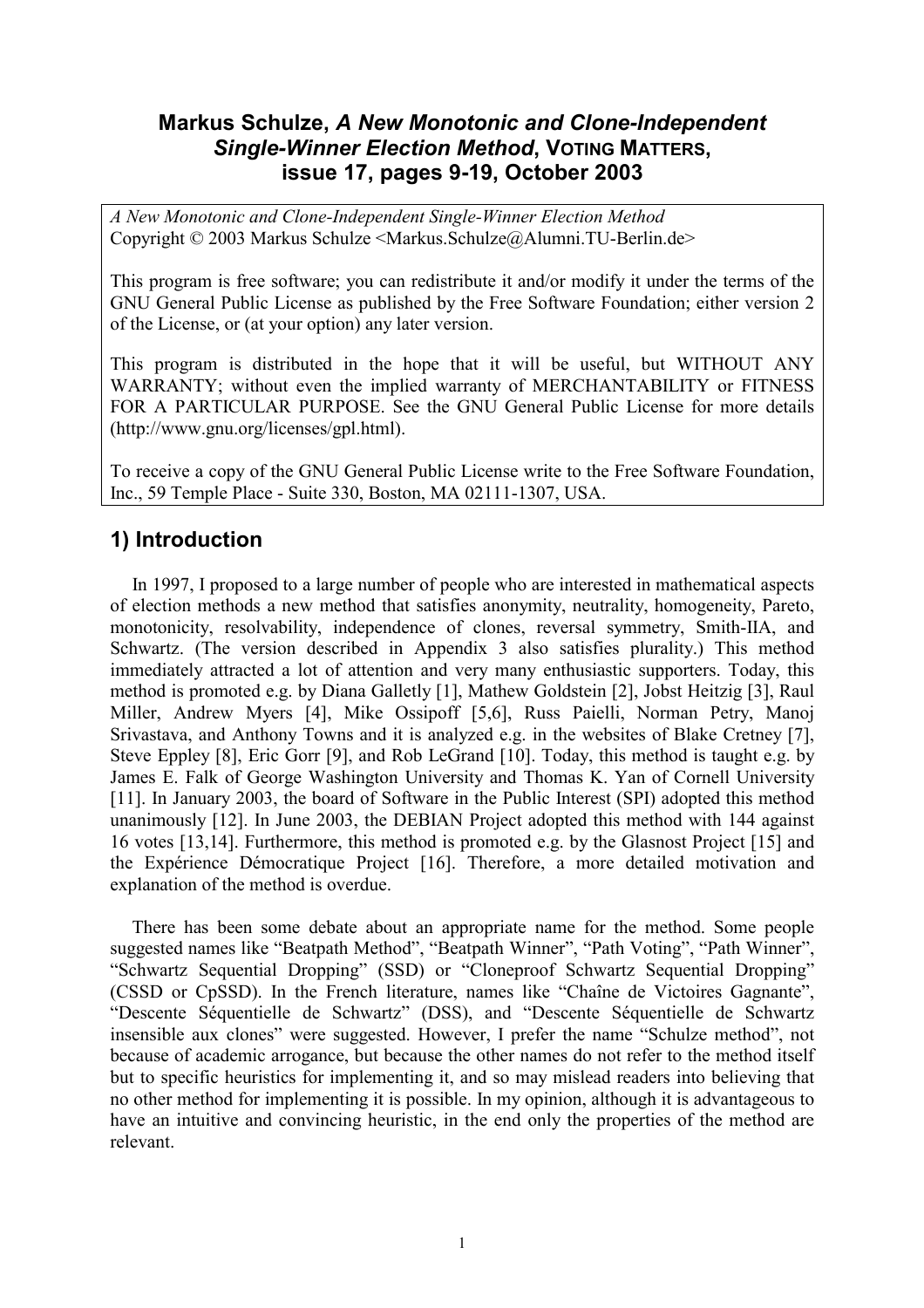I have already found some implementations of my method in the internet. Unfortunately, most implementations that I have seen were inefficient because the programmers have not understood the Floyd algorithm so that the implementations had a runtime of  $O(N^25)$ although the winner of this method can be calculated in a runtime of  $O(N^3)$ , where N is the number of candidates.

It is presumed that each voter casts at least a *partial ranking* of all candidates. Suppose (1) "A  $\rightarrow$  B" means "voter v strictly prefers candidate A to candidate B" and (2) "A  $\equiv$  B" means "voter v is indifferent about candidate A and candidate B". Then a partial ranking is a relation with the following properties:

- For each pair of candidates A and B exactly one of the following three statements is true: " $A =_{v} B$ ", " $A >_{v} B$ ", " $B >_{v} A$ ".
- " $A =_{v} A$ " is true for every candidate A.
- (" $A >_v B$ " and " $B >_v C$ ")  $\Rightarrow$  " $A >_v C$ ".
- (" $A = V B$ " and " $B > V C$ ")  $\Rightarrow$  " $A > V C$ ".
- (" $A >_{v} B$ " and " $B =_{v} C$ ")  $\Rightarrow$  " $A >_{v} C$ ".
- (" $A = V B$ " and " $B = V C$ ")  $\Rightarrow$  " $A = V C$ ".

However, it is not presumed that each voter casts a *complete ranking*. (That means: It is not presumed that for each pair of two different candidates A and B voter v strictly prefers candidate A to candidate B or strictly prefers candidate B to candidate A.) When a given voter does not rank all candidates then it is presumed that this voter strictly prefers all ranked candidates to all not ranked candidates and that this voter is indifferent among all not ranked candidates.

*Anonymity* means that all voters are treated equally. *Neutrality* means that all candidates are treated equally. *Homogeneity* means that the result only depends on the proportion of ballots of each type, not on their absolute number. Suppose that  $d[X,Y]$  is the number of voters who strictly prefer candidate X to candidate Y. Then the *Smith set* is the smallest nonempty set of candidates with  $d[A,B] > d[B,A]$  for each candidate A of this set and each candidate B outside this set. *Smith-IIA* (where IIA means Independence from Irrelevant Alternatives) says that adding a candidate who is not in the new Smith set should not change the probability that a given and already running candidate is elected. Smith-IIA implies the majority criterion for solid coalitions and the Condorcet criterion. Unfortunately, compliance with the Condorcet criterion implies violation of other desired criteria like participation [17], later-no-harm, and later-no-help [18].

A *chain from candidate A to candidate B* is an ordered set of candidates C(1),...,C(n) with the following three properties:

> 1. C(1) is identical to A. 2. C(n) is identical to B. 3.  $d[C(i),C(i+1)] - d[C(i+1),C(i)] > 0$  for each  $i = 1,...,(n-1)$ .

A *Schwartz winner* is a candidate A who has chains at least to every other candidate B who has a chain to candidate A. The *Schwartz set* is the set of all Schwartz winners. *Schwartz* says that the winner must be a Schwartz winner.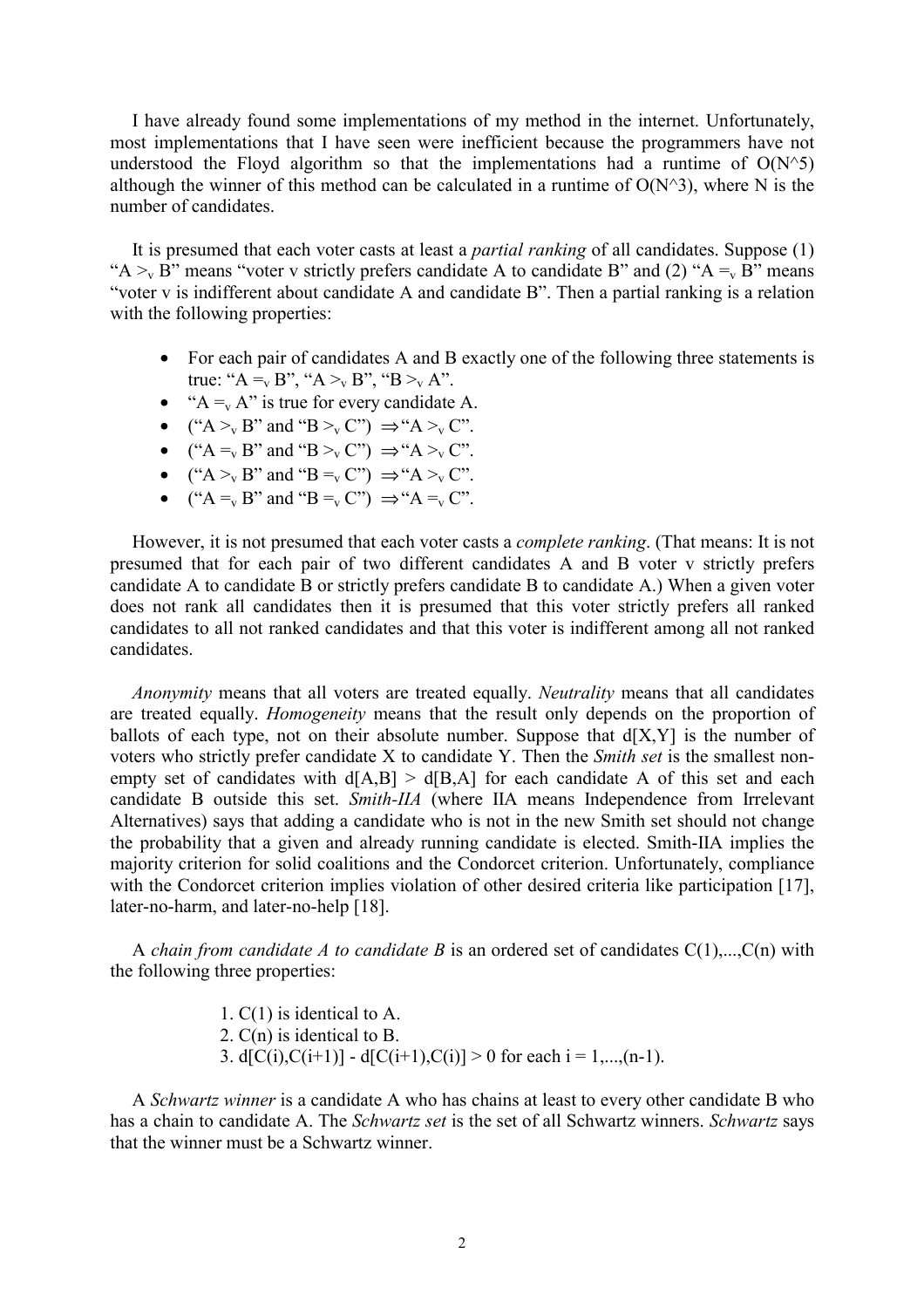In Section 2, the Schulze method is defined. In Section 3, well-definedness of this method is proven. In Section 4, I present an implementation with a runtime of  $O(N^3)$ . In Section 5, I prove that this method satisfies Pareto, monotonicity, resolvability, independence of clones, and reversal symmetry. From the definition of the Schulze method, it is clear that this method satisfies anonymity, neutrality, homogeneity, Smith-IIA, and Schwartz.

Another election method that satisfies anonymity, neutrality, homogeneity, Pareto, monotonicity, resolvability, independence of clones, reversal symmetry, Smith-IIA, and Schwartz is Tideman's Ranked Pairs method [19,20]. However, Appendix 1 demonstrates that the proposed method is not identical with the Ranked Pairs method. Appendix 2 demonstrates that the proposed method can violate the participation criterion in a very drastic manner. A special provision of the implementation used by SPI and DEBIAN is described in Appendix 3. Appendix 4 explains how the proposed method can be interpreted as a method where successively the weakest pairwise defeats are "eliminated." Appendix 5 presents a concrete example where the proposed method does not find a unique winner.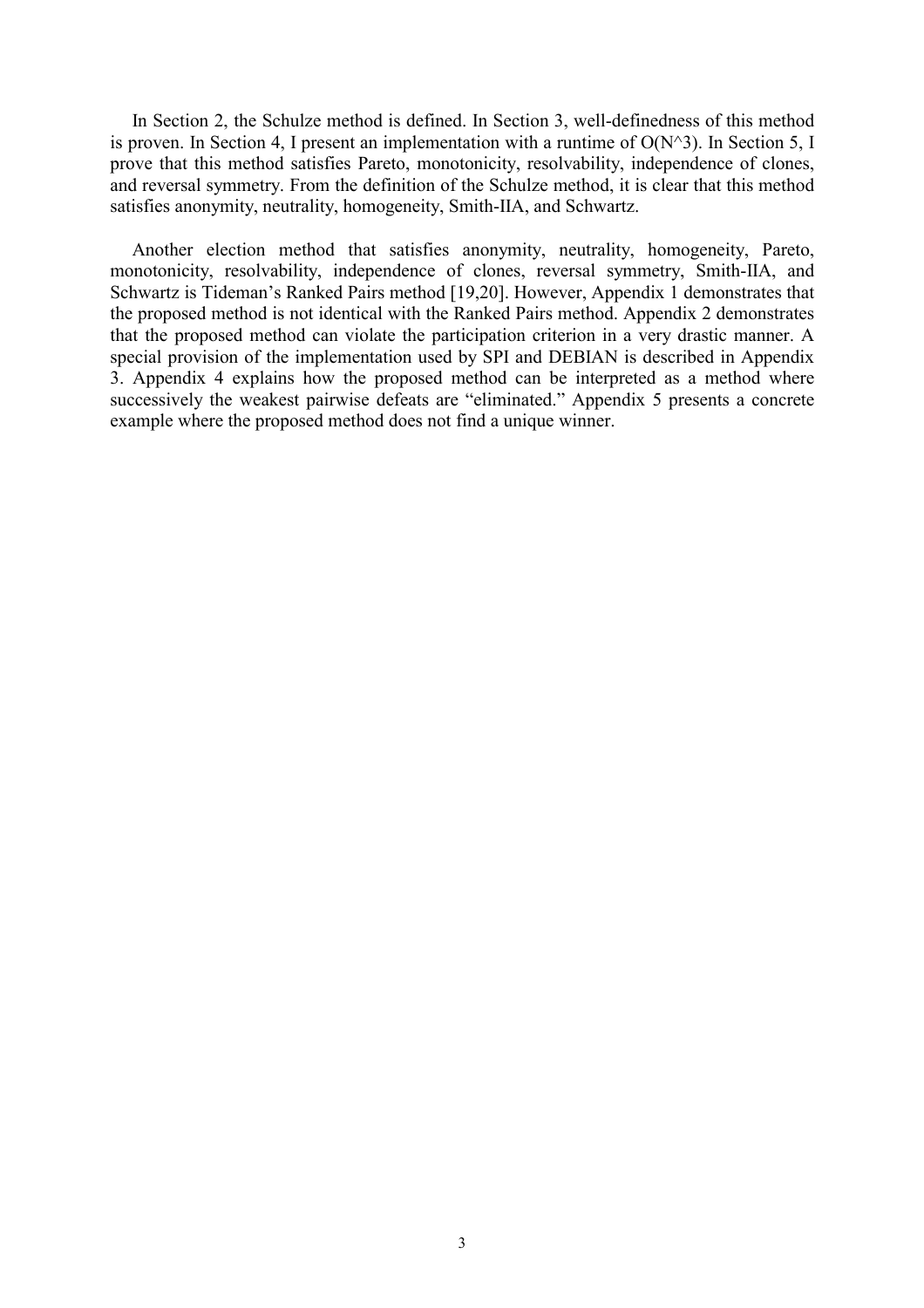#### **2) Definition of the Schulze Method**

Stage 1:

Suppose that  $d[A,B]$  is the number of voters who strictly prefer candidate A to candidate B.

A *path from candidate A to candidate B* is an ordered set of candidates  $C(1), \ldots, C(n)$  with the following two properties:

> 1. C(1) is identical to A. 2. C(n) is identical to B.

The *strength* of the path  $C(1),...,C(n)$  is min {  $d[C(i),C(i+1)] - d[C(i+1),C(i)]$  |  $i = 1,...,(n-1)$  }.

Thus a chain from candidate A to candidate B, as defined in the Introduction, is simply a path with positive strength.

 $p[A,B]$  : = max { min { d[C(i),C(i+1)] - d[C(i+1),C(i)] | i = 1,...,(n-1) } |  $C(1),...,C(n)$  is a path from candidate A to candidate B  $\}$ .

In other words:  $p[A,B]$  is the strength of the strongest path from candidate A to candidate B.

Candidate A is a *potential winner* if and only if  $p[A,B] \ge p[B,A]$  for every other candidate B.

When  $p[A,B] > p[B,A]$ , then we say: "Candidate A disqualifies candidate B".

Stage 2:

If there is only one potential winner, then this potential winner is the *unique winner*. If there is more than one potential winner, then a *Tie-Breaking Ranking of the Candidates* (TBRC) is calculated as follows:

- a) Pick a random ballot and use its rankings; consider ties as unsorted with regard to each other.
- b) Continue picking ballots randomly from those that have not yet been picked. When you find one that orders previously unsorted candidates, use the ballot to sort them. Do not change the order of the already sorted.
- c) If you go through all ballots, and some candidates are still not sorted, order them randomly.

The winner is that potential winner who is ranked highest in this TBRC.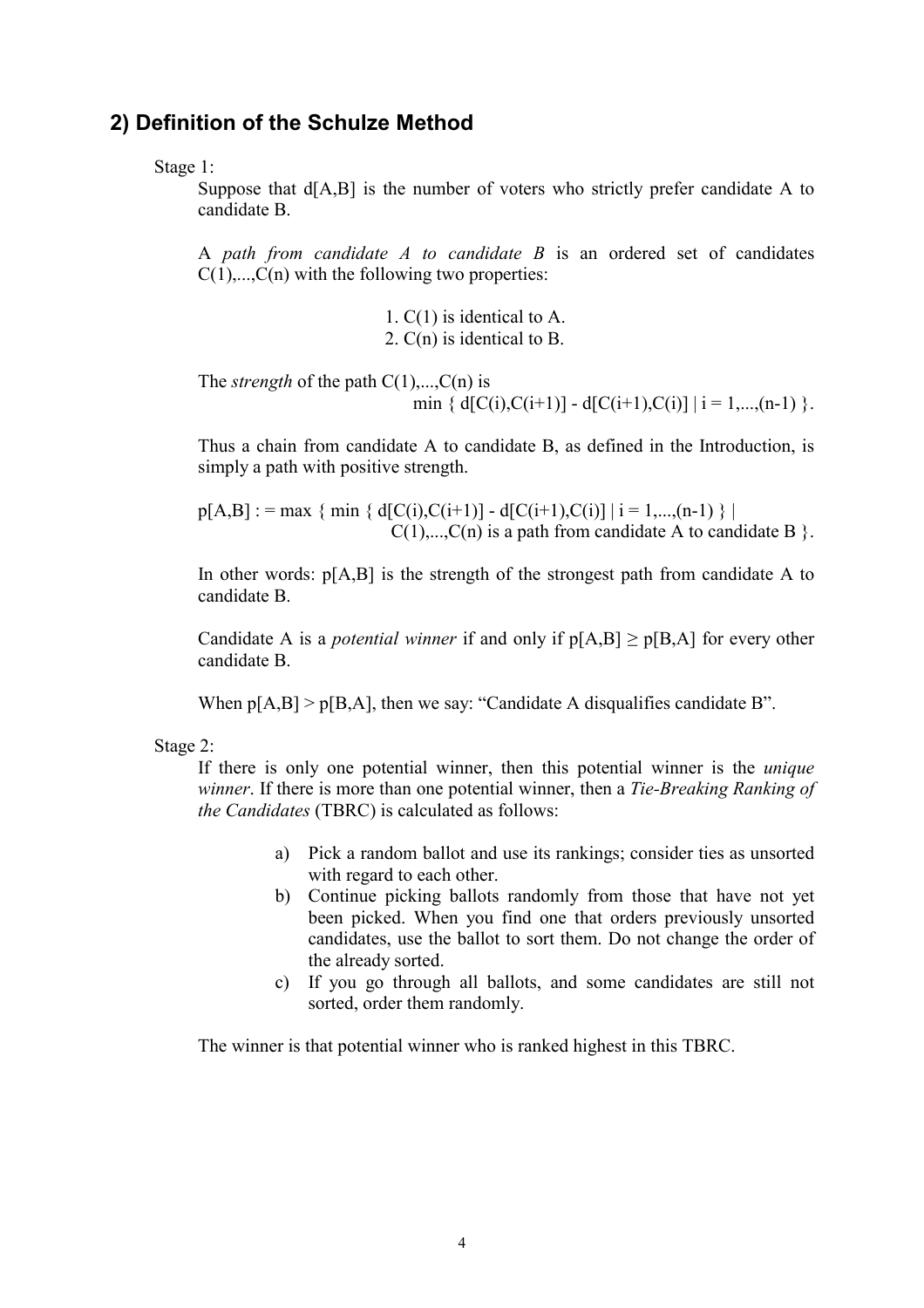#### **3) Well-Definedness**

On first view, it is not clear whether the Schulze method is well defined. It seems to be possible that candidates disqualify each other in such a manner that there is no candidate A with  $p[A,B] \ge p[B,A]$  for every other candidate B. However, the following proof demonstrates that path defeats are transitive. That means: When candidate A disqualifies candidate B and when candidate B disqualifies candidate C, then also candidate A disqualifies candidate C.

Claim: (  $p[A,B] > p[B,A]$  and  $p[B,C] > p[C,B]$  )  $\Rightarrow p[A,C] > p[C,A]$ .

Proof:

Suppose

 $p[A,B] > p[B,A]$  and

(2)  $p[B,C] > p[C,B].$ 

The following statements are valid:

- (3) min  $\{ p[A,B]; p[B,C] \} \leq p[A,C].$
- (4) min {  $p[A,C]$ ;  $p[C,B]$  }  $\leq p[A,B]$ .
- (5) min {  $p[B,A]; p[A,C]$  }  $\leq p[B,C]$ .
- (6) min {  $p[B,C]; p[C,A]$  }  $\leq p[B,A].$
- (7) min {  $p[C,A]; p[A,B]$  }  $\leq p[C,B]$ .
- (8) min {  $p[C,B]$ ;  $p[B,A]$  }  $\leq p[C,A]$ .

For example: If min  $\{p[A,B], p[B,C]\}$  was strictly larger than  $p[A,C]$ , then this would be a contradiction to the definition of p[A,C] since there would be a route from candidate A to candidate C via candidate B with a strength of more than  $p[A,C]$ ; and if this route was not itself a path (because it passed through some candidates more than once) then some subset of its links would form a path from candidate A to candidate C with a strength of more than  $p[A,C]$ .

Case 1: Suppose

(9a)  $p[A,B] \ge p[B,C].$ 

Combining (2) and (9a) gives:

 $p[A,B] > p[C,B].$ 

Combining (7) and (10a) gives:

(11a)  $p[C,A] \leq p[C,B]$ .

Combining (3) and (9a) gives:

(12a)  $p[B,C] \leq p[A,C]$ .

Combining  $(11a)$ ,  $(2)$ , and  $(12a)$  gives:

(13a)  $p[C,A] \leq p[C,B] \leq p[B,C] \leq p[A,C].$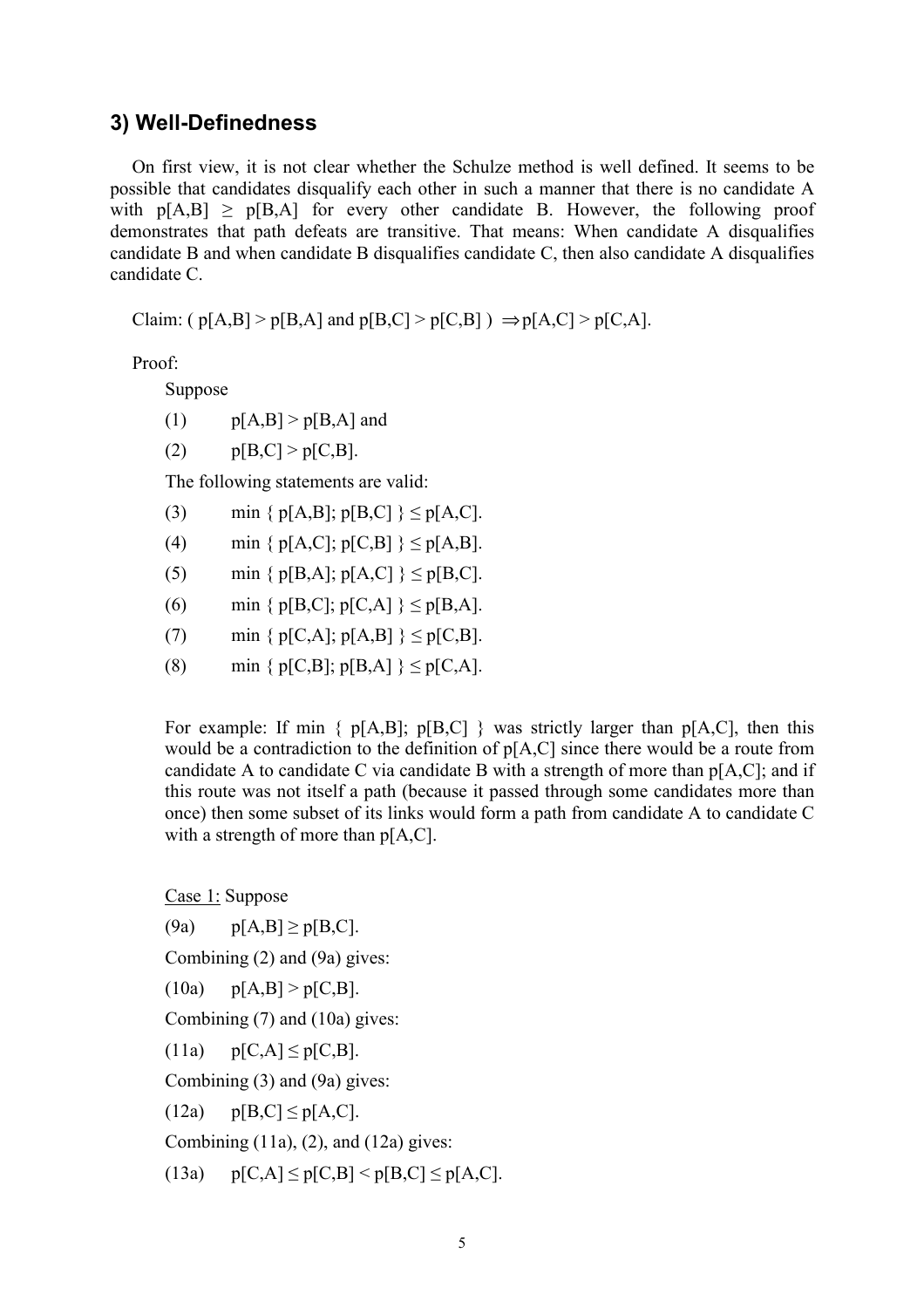Case 2: Suppose (9b)  $p[A,B] < p[B,C]$ . Combining (1) and (9b) gives: (10b)  $p[B,C] > p[B,A].$ Combining (6) and (10b) gives: (11b)  $p[C,A] \leq p[B,A].$ Combining (3) and (9b) gives: (12b)  $p[A,B] \le p[A,C]$ . Combining  $(11b)$ ,  $(1)$ , and  $(12b)$  gives: (13b)  $p[C,A] \leq p[B,A] \leq p[A,B] \leq p[A,C]$ .

Therefore, the relation defined by  $p[A,B] > p[B,A]$  is transitive.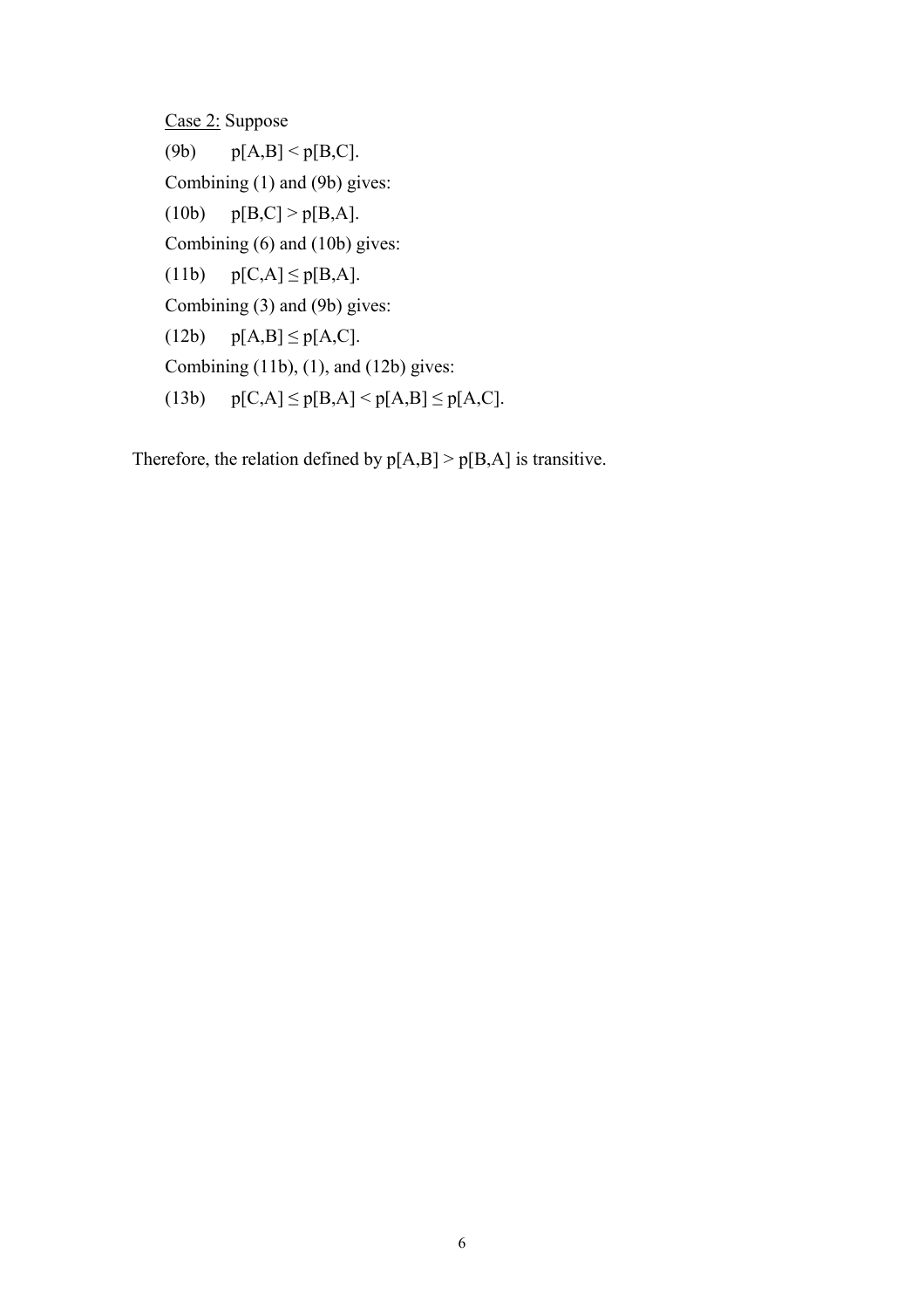## **4) Implementation**

The strength of the strongest path  $p[i,j]$  from candidate i to candidate j can be calculated with the Floyd algorithm [21]. The runtime to calculate the strengths of all paths is  $O(N^3)$ . It cannot be said frequently enough that the order of the indices in the triple-loop of the Floyd algorithm is NOT irrelevant.

Input: d[i,j] with  $i \neq j$  is the number of voters who strictly prefer candidate i to candidate j. Output: " $w[i]$  = true" means that candidate i is a potential winner. " $w[i]$  = false" means that candidate i is not a potential winner. for  $i := 1$  to N do for  $j := 1$  to N do if ( $i \neq j$ ) then  $p[i,j] := d[i,j] - d[i,i]$ ; for  $i := 1$  to N do for  $j := 1$  to N do if ( $i \neq j$ ) then for  $k := 1$  to N do if ( $i \neq k$ ) then if ( $i \neq k$ ) then  $\{$  $s := min \{ p[j,i], p[i,k] \}$ ; if (  $p[j,k] \leq s$  ) then  $p[j,k] := s$ ; } for  $i := 1$  to N do {  $w[i]$  : = true ; for  $j := 1$  to N do if ( $i \neq j$ ) then if (  $p[i,i] > p[i,j]$  ) then  $w[i]$  : = false ; }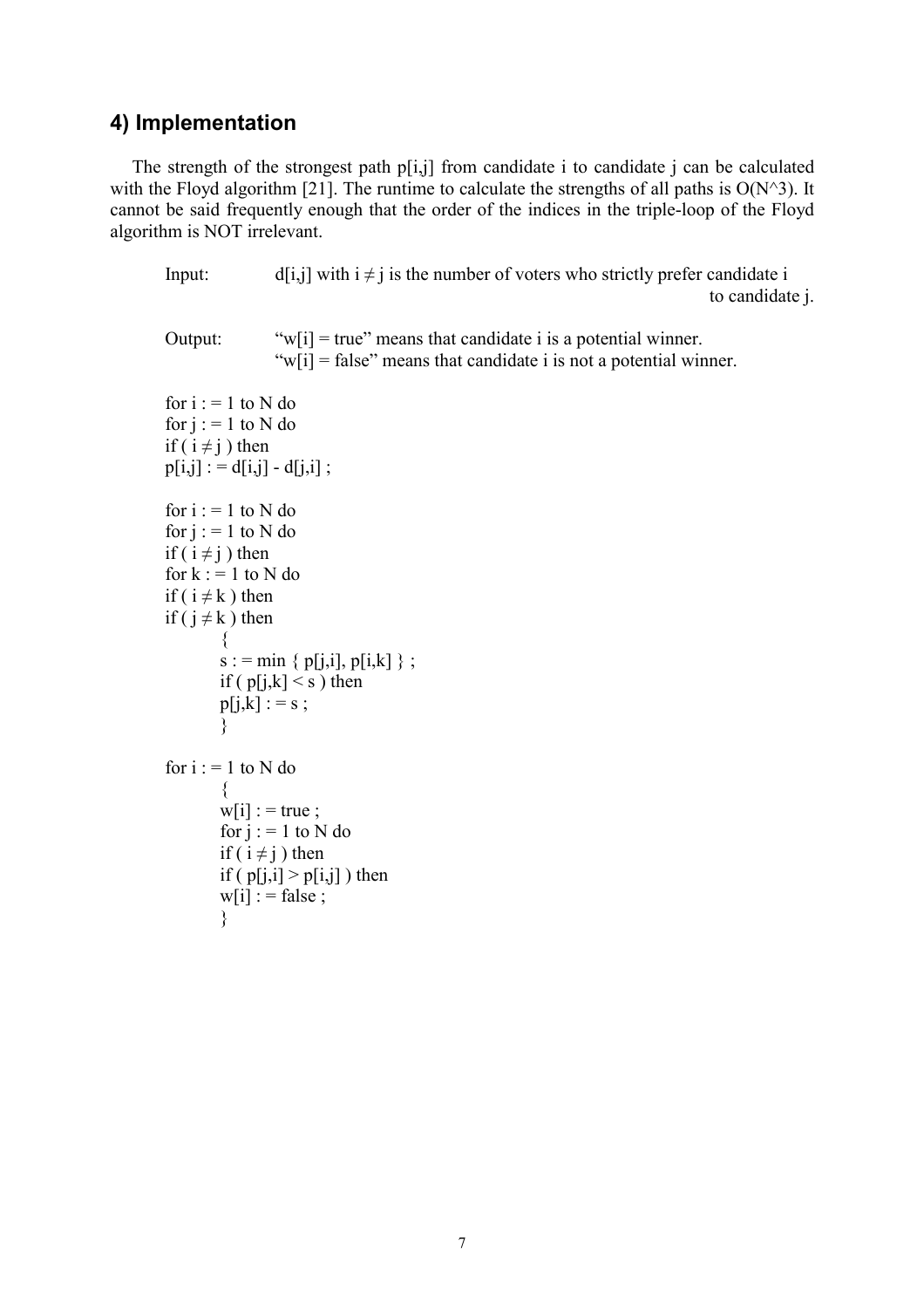## **5) Properties**

### **5.1) Pareto**

*Pareto* says that when no voter strictly prefers candidate B to candidate A and at least one voter strictly prefers candidate A to candidate B then candidate B must not be elected.

The Schulze method satisfies Pareto.

Proof:

Suppose no voter strictly prefers candidate B to candidate A and at least one voter strictly prefers candidate A to candidate B. Then  $d[A,B] > 0$  and  $d[B,A] = 0$ .

- Case 1: If BA is already the strongest path from candidate B to candidate A, then  $p[B,A] = d[B,A] - d[A,B] \le 0$ . Therefore, candidate A disqualifies candidate B because  $p[A,B] > d[A,B] - d[B,A] > 0$ , so that  $p[A,B] > p[B,A]$ .
- Case 2: Suppose that  $B.C(1),...,C(n)$ , A is the strongest path from candidate B to candidate A. As every voter who strictly prefers candidate B to candidate  $C(1)$  also necessarily strictly prefers candidate A to candidate  $C(1)$ , we get  $d[A,C(1)] >$  $d[B,C(1)]$ . As every voter who strictly prefers candidate  $C(1)$  to candidate A also necessarily strictly prefers candidate C(1) to candidate B, we get  $d[C(1),B] \ge$ d[C(1),A]. Therefore, d[A,C(1)] - d[C(1),A]  $\geq$  d[B,C(1)] - d[C(1),B]. For the same reason, we get  $d[C(n),B] - d[B,C(n)] \ge d[C(n),A] - d[A,C(n)]$ . Therefore, the path  $A, C(1), \ldots, C(n), B$  is at least as strong as the path  $B, C(1), \ldots, C(n), A$ . In so far as  $B, C(1), \ldots, C(n)$ , A is the strongest path from candidate B to candidate A by presumption, we get  $p[A,B] \ge p[B,A]$ .

Suppose that candidate B is a potential winner. Then also candidate A is a potential winner. Proof:

Suppose that  $B.C(1), C(n), X$  is the strongest path from candidate B to candidate X. Then,  $A, C(1),..., C(n), X$  is a path, but not necessarily the strongest path, from candidate A to candidate X with at least the same strength because  $d[A,C(1)] - d[C(1),A] \geq d[B,C(1)] - d[C(1),B]$ . Therefore,  $p[A,X]$  >  $p[B,X]$  for every candidate X other than candidate A or candidate B.

Suppose that  $X, C(1),..., C(n)$ , A is the strongest path from candidate X to candidate A. Then,  $X, C(1),..., C(n), B$  is a path, but not necessarily the strongest path, from candidate X to candidate B with at least the same strength because  $d[C(n),B] - d[B,C(n)] \ge d[C(n),A] - d[A,C(n)]$ . Therefore,  $p[X,B]$  >  $p[X,A]$  for every candidate X other than candidate A or candidate B. Since candidate B is a potential winner,  $p[B,X] \ge p[X,B]$  for every other

candidate X. With  $p[A,X] \ge p[B,X]$ ,  $p[B,X] \ge p[X,B]$ , and  $p[X,B] \ge p[X,A]$ , we get  $p[A,X] \ge p[X,A]$  for every other candidate X. Therefore, also candidate A is a potential winner.

Therefore, when no voter strictly prefers candidate B to candidate A and at least one voter strictly prefers candidate A to candidate B then when candidate B is a potential winner also candidate A is a potential winner. Therefore, candidate B cannot be elected at stage 1 of the Schulze method. Candidate B cannot be elected at stage 2, either, since candidate A is necessarily ranked above candidate B in the TBRC.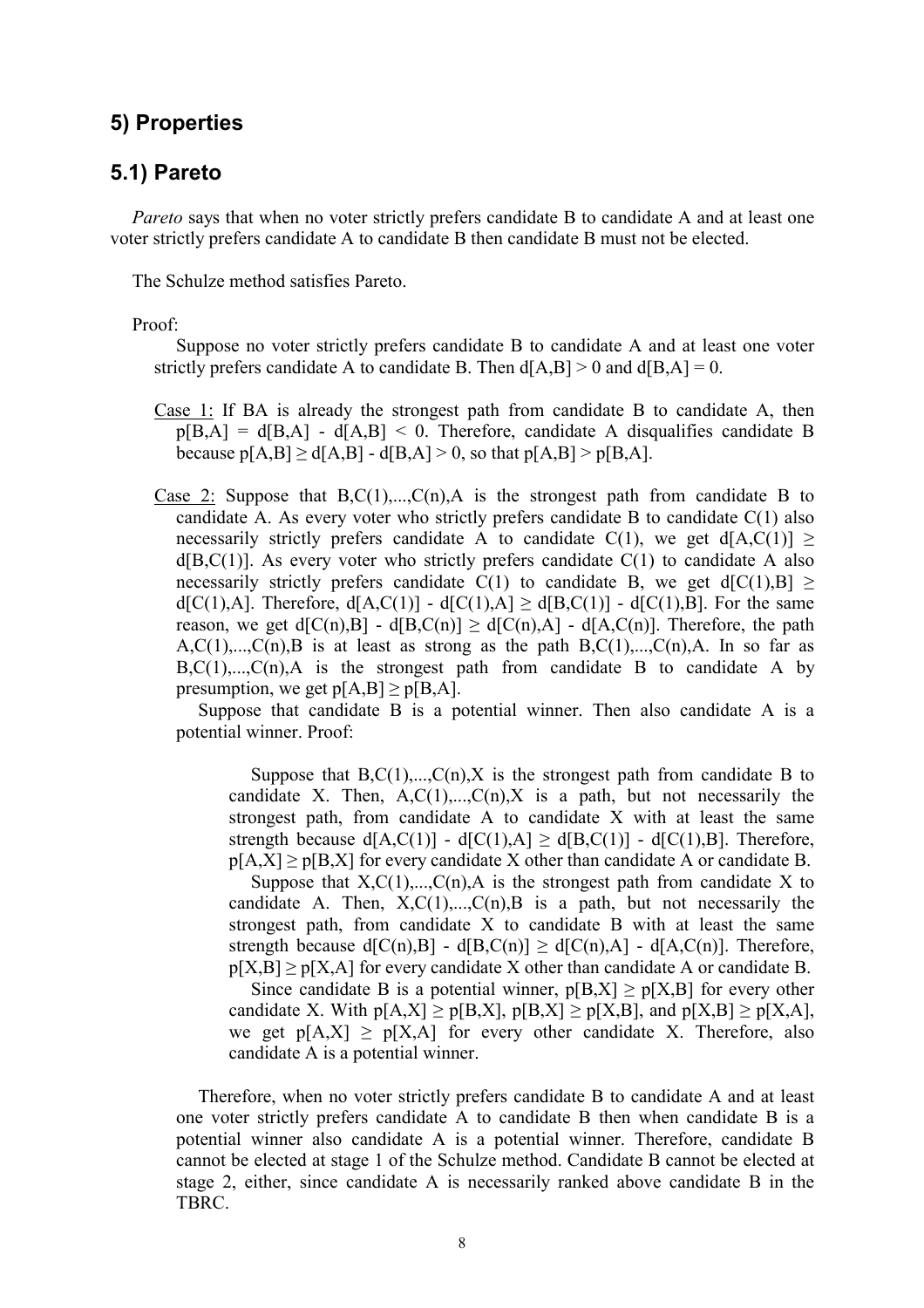#### **5.2) Monotonicity**

*Monotonicity* says that when some voters rank candidate A higher without changing the order in which they rank the other candidates relatively to each other then the probability that candidate A is elected must not decrease.

The Schulze method satisfies monotonicity.

Proof:

Suppose candidate A was a potential winner. Then  $p_{old}[A,B] \ge p_{old}[B,A]$  for every other candidate B.

Part 1: Suppose some voters rank candidate A higher without changing the order in which they rank the other candidates. Then  $d_{\text{new}}[A,X] \geq d_{\text{old}}[A,X]$  and  $d_{\text{new}}[X,A] \leq d_{\text{old}}[X,A]$  for every other candidate X.  $d_{\text{new}}[X,Y] = d_{\text{old}}[X,Y]$  when neither candidate X nor candidate Y is identical to candidate A. Therefore  $d_{\text{new}}[A,X] - d_{\text{new}}[X,A] \geq d_{\text{old}}[A,X] - d_{\text{old}}[X,A]$  for every other candidate X. And  $d_{\text{new}}[X,Y]$  -  $d_{\text{new}}[Y,X] = d_{\text{old}}[X,Y]$  -  $d_{\text{old}}[Y,X]$  when neither candidate X nor candidate Y is identical to candidate A.

For every candidate B other than candidate A the value p[A,B] can only increase but not decrease with  $d[A,X]$  -  $d[X,A]$  since only AX but not XA can be in the strongest path from candidate A to candidate B and the value p[B,A] can only decrease but not increase with  $d[A,X]$  -  $d[X,A]$  since only XA but not AX can be in the strongest path from candidate B to candidate A. Therefore  $p_{new}[A,B]$  $\geq$  p<sub>old</sub>[A,B] and p<sub>new</sub>[B,A]  $\leq$  p<sub>old</sub>[B,A]. Therefore p<sub>new</sub>[A,B]  $\geq$  p<sub>new</sub>[B,A] so that candidate A is still a potential winner.

Part 2: Suppose that candidate E is not identical to candidate A. It remains to be proven that when candidate E was not a potential winner before then he is still not a potential winner. Suppose that candidate E was not a potential winner. Then there must have been a candidate F other than candidate E with

(1)  $p_{old}[F,E] > p_{old}[E,F].$ 

Then, of course, also  $p_{new}[F,E] > p_{new}[E,F]$  is valid unless XA was a weakest link in the strongest path from candidate F to candidate E and/or AY was the weakest link in the strongest path from candidate E to candidate F. Without loss of generality, we can presume that candidate F is not identical to candidate A and that

(2)  $p_{old}[A,E] = p_{old}[E,A]$ 

because otherwise with  $p_{old}[A,E] > p_{old}[E,A]$  we would immediately get  $p_{new}[A,E]$  $>$  p<sub>new</sub>[E,A] (because of the considerations in Part 1) so that we would immediately get that candidate E is still not a potential winner. Since candidate A was a potential winner, we get

(3)  $p_{old}[A,F] \geq p_{old}[F,A].$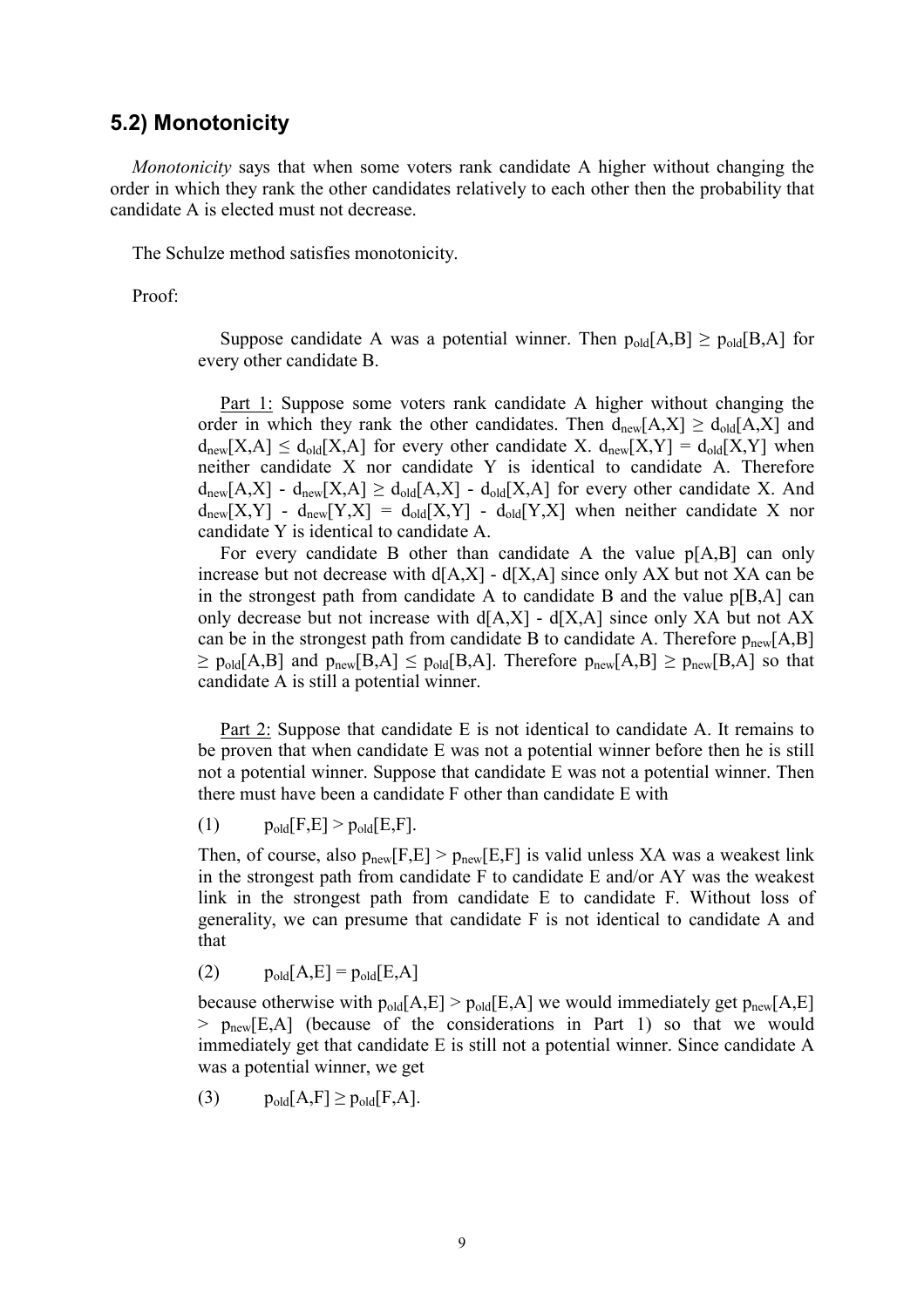The following statements are valid for the same reason as in Section 3:

- (4) min  $\{p_{old}[A,E]; p_{old}[E,F]\}\leq p_{old}[A,F].$
- (5) min {  $p_{old}[A,F]$ ;  $p_{old}[F,E]$  }  $\leq p_{old}[A,E]$ .
- (6) min {  $p_{old}[E,A]$ ;  $p_{old}[A,F]$  }  $\leq p_{old}[E,F]$ .
- (7) min {  $p_{old}[E,F]$ ;  $p_{old}[F,A]$  }  $\leq p_{old}[E,A]$ .
- (8) min {  $p_{old}[F,A]$ ;  $p_{old}[A,E]$  }  $\leq p_{old}[F,E]$ .
- (9) min {  $p_{old}[F,E]$ ;  $p_{old}[E,A]$  }  $\leq p_{old}[F,A]$ .
	- Case 1: Suppose XA was a weakest link in the strongest path from candidate F to candidate E. Then
		- $(10a)$   $p_{old}[F,E] = p_{old}[F,A]$  and
		- $(11a)$   $p_{old}[A,E] \geq p_{old}[F,E].$
		- Now (3), (10a), and (1) give
		- $(12a)$   $p_{old}[A,F] \geq p_{old}[F,A] = p_{old}[F,E] > p_{old}[E,F],$
		- while (2), (11a), and (1) give
		- (13a)  $p_{old}[E,A] = p_{old}[A,E] \ge p_{old}[F,E] > p_{old}[E,F].$

But (12a) and (13a) together contradict (6).

- Case 2: Suppose AY was the weakest link in the strongest path from candidate E to candidate F. Then
	- $(10b)$   $p_{old}[E,F] = p_{old}[A,F]$  and
	- $(11b)$   $p_{old}[E,A] > p_{old}[E,F].$
	- Now (11b), (10b), and (3) give
	- (12b)  $p_{old}[E,A] > p_{old}[E,F] = p_{old}[A,F] \ge p_{old}[F,A],$
	- while (1), (10b), and (3) give
	- (13b)  $p_{old}[F,E] > p_{old}[E,F] = p_{old}[A,F] \ge p_{old}[F,A].$

But (12b) and (13b) together contradict (9).

Conclusion: When some voters rank candidate A higher without changing the order in which they rank the other candidates relatively to each other, then (a) when candidate A was a potential winner candidate A is still a potential winner and (b) every other candidate E who was not a potential winner is still not a potential winner and (c) candidate A can only increase in the TBRC while the positions of the other candidates are not changed relatively to each other. Therefore, the probability that candidate A is elected cannot decrease.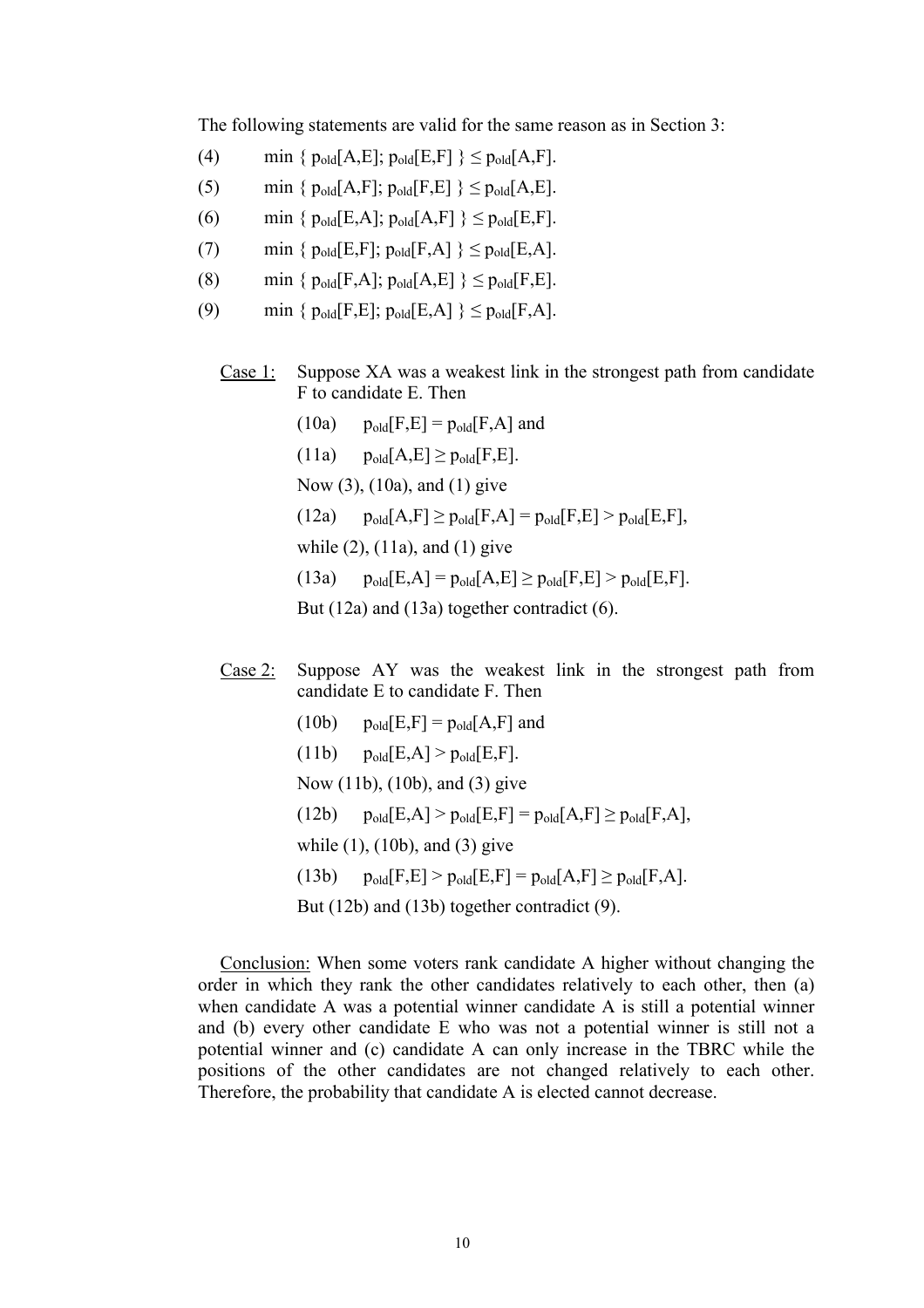#### **5.3) Resolvability**

*Resolvability* says that at least in those cases in which there are no pairwise ties and there are no pairwise defeats of equal strength the winner must be unique.

The Schulze method satisfies resolvability.

Proof:

Suppose that there is no unique winner. Suppose that candidate A and candidate B are potential winners. Then:

(1)  $p[A,B] = p[B,A].$ 

Suppose that there are no pairwise ties and that there are no pairwise defeats of equal strength. Then  $p[A,B] = p[B,A]$  means that the weakest link in the strongest path from candidate A to candidate B and the weakest link in the strongest path from candidate B to candidate A must be the same link, say CD. Then this situation looks as follows:



As the weakest link of the strongest path from candidate B to candidate A is CD, we get:

(2)  $p[D,A] > p[B,A].$ 

As the weakest link of the strongest path from candidate A to candidate B is CD, we get:

(3)  $p[A,D] = p[A,B].$ 

With  $(2)$ ,  $(1)$ , and  $(3)$  we get:

(4)  $p[D,A] > p[B,A] = p[A,B] = p[A,D]$ 

which contradicts the presumption that candidate A is a potential winner.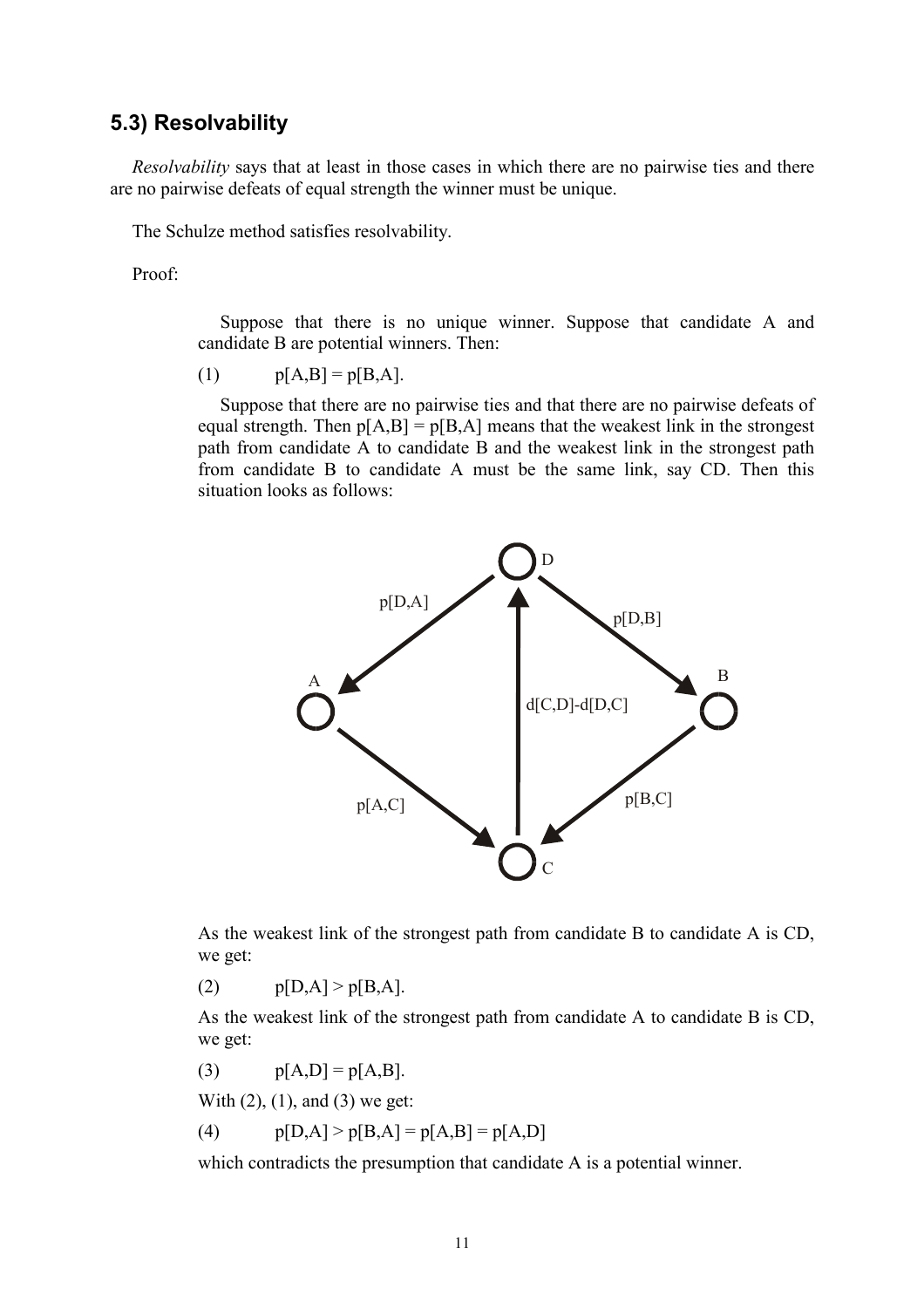## **5.4) Independence of Clones**

An election method is *independent of clones* if the following holds:

Suppose that candidate D and candidate E are two different candidates.

- 1. Suppose (a) that there is at least one voter who either strictly prefers candidate D to candidate E or strictly prefers candidate E to candidate D or (b) that candidate D is elected with zero probability.
- 2. Suppose that candidate D is replaced by a set of candidates  $D(1)$ ,..., $D(m)$  in such a manner that for every candidate  $D(i)$  in this set, for every candidate F outside this set, and for every voter v the following two statements are valid:

(a) v strictly preferred D to F  $\Leftrightarrow$  v strictly prefers D(i) to F. (b) v strictly preferred F to D  $\Leftrightarrow$  v strictly prefers F to D(i).

Then the probability that candidate E is elected must not change.

The Schulze method is independent of clones.

Proof:

Suppose that candidate D is replaced by a set of candidates  $D(1),...,D(m)$  in the manner described above. Then  $d_{new}[A, D(i)] = d_{old}[A, D]$  for every candidate A outside the set  $D(1),...,D(m)$  and for every  $i = 1,...,m$ . And  $d_{new}[D(i),B] = d_{old}[D,B]$ for every candidate B outside the set  $D(1),...,D(m)$  and for every  $i = 1,...,m$ .

(1) Case 1: Suppose that the strongest path  $C(1),...,C(n)$  from candidate A to candidate B did not contain candidate D. Then  $C(1),...,C(n)$  is still a path from candidate A to candidate B with the same strength. Therefore:  $p_{new}[A,B] \ge p_{old}[A,B]$ .

Case 2: Suppose that the strongest path  $C(1),...,C(n)$  from candidate A to candidate B contained candidate D. Then  $C(1),...,C(n)$  with D replaced by an arbitrarily chosen candidate D(i) is still a path from candidate A to candidate B with the same strength. Therefore:  $p_{new}[A,B] \ge p_{old}[A,B]$ .

(2) Case 1: Suppose that the strongest path  $C(1),...,C(n)$  from candidate A to candidate B does not contain candidates of the set  $D(1),...,D(m)$ . Then  $C(1),...,C(n)$ was a path from candidate A to candidate B with the same strength. Therefore:  $p_{old}[A,B] \ge p_{new}[A,B]$ .

Case 2: Suppose that the strongest path  $C(1),...,C(n)$  from candidate A to candidate B contains some candidates of the set  $D(1),...,D(m)$ . Then  $C(1),...,C(n)$ where the part of this path from the first occurrence of a candidate of the set  $D(1),...,D(m)$  to the last occurrence of a candidate of the set  $D(1),...,D(m)$  is replaced by candidate D was a path from candidate A to candidate B with at least the same strength. Therefore:  $p_{old}[A,B] \ge p_{new}[A,B]$ .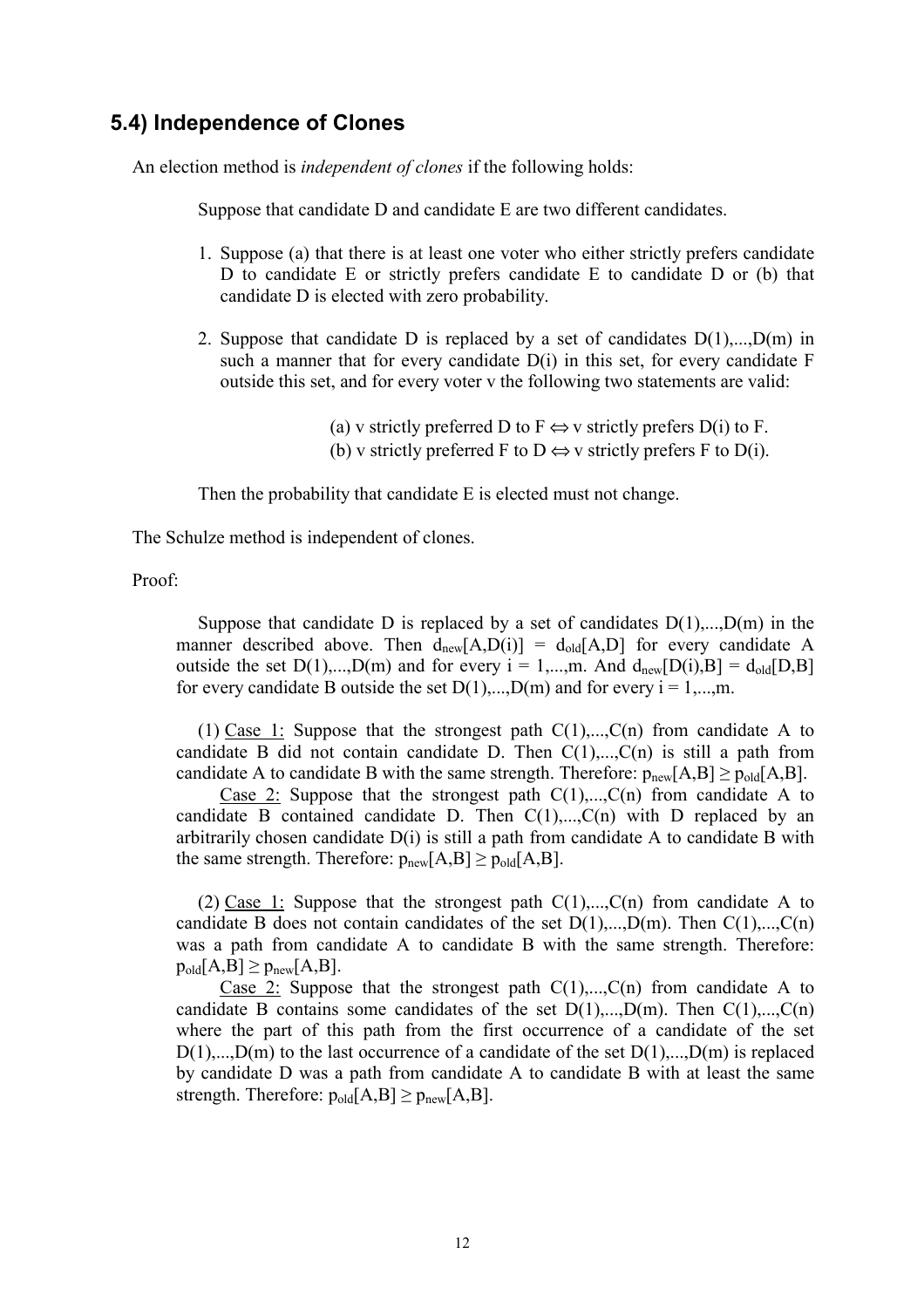With (1) and (2), we get:  $p_{new}[A,B] = p_{old}[A,B]$ .

When we set A  $\equiv$  D in (1) and (2), we get:  $p_{new}[D(i),B] = p_{old}[D,B]$  for every candidate B outside the set  $D(1),...,D(m)$  and for every  $i = 1,...,m$ .

When we set B  $\equiv$  D in (1) and (2), we get:  $p_{new}[A,D(i)] = p_{old}[A,D]$  for every candidate A outside the set  $D(1),...,D(m)$  and for every  $i = 1,...,m$ .

Suppose candidate A, who is not identical to candidate D, was a potential winner, then  $p_{old}[A,B] \ge p_{old}[B,A]$  for every other candidate B; because of the above considerations we get  $p_{new}[A,B] \ge p_{new}[B,A]$  for every other candidate B; therefore, candidate A is still a potential winner. Suppose candidate B, who is not identical to candidate D, was not a potential winner, then  $p_{old}[B,A] < p_{old}[A,B]$  for at least one other candidate A; because of the above considerations we get  $p_{new}[B,A] < p_{new}[A,B]$ for at least this other candidate A; therefore, candidate B is still not a potential winner.

Presumption 1 in the definition of independence of clones guarantees that at least in those situations in which the TBRC has to be used to choose from the candidates  $D(1)$ ,..., $D(m)$ , E (a) candidate E is ranked above each of the candidates  $D(1)$ ,..., $D(m)$ when he was originally ranked above candidate D resp. (b) candidate E is ranked below each of the candidates  $D(1),...,D(m)$  when he was originally ranked below candidate D. Therefore, replacing candidate D by a set of candidates  $D(1),...,D(m)$ can neither change whether candidate E is a potential winner nor, when the TBRC has to be used, where this candidate is ranked in the TBRC.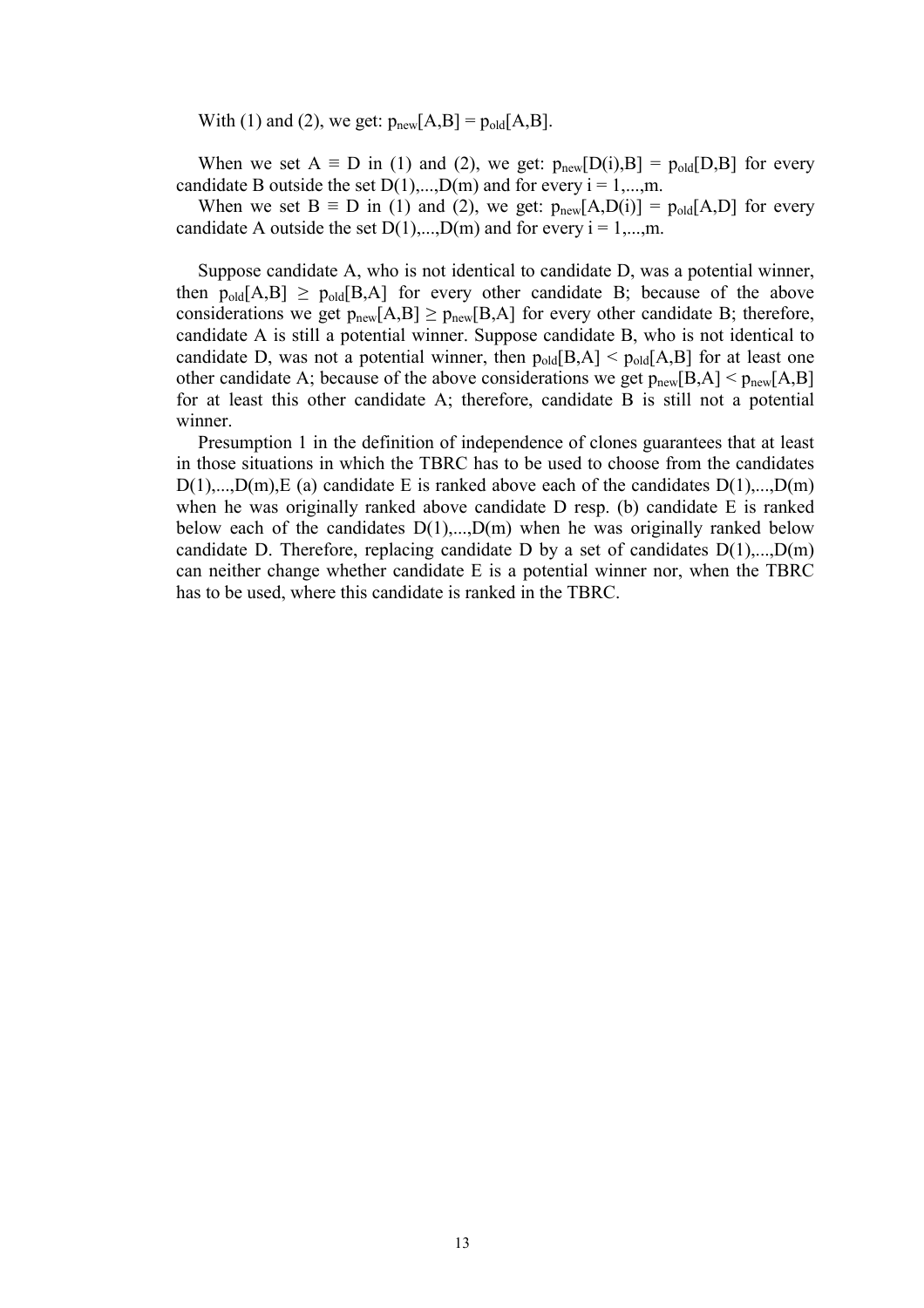#### **5.5) Reversal Symmetry**

*Reversal symmetry* says that when candidate A is the unique winner then when the individual preferences of each voter are inverted then candidate A must not be elected.

The Schulze method satisfies reversal symmetry.

Proof:

Suppose candidate A was the unique winner. Then there must have been at least one other candidate B with  $p_{old}[A,B] > p_{old}[B,A]$ . (Since the relation defined by  $p[X,Y] > p[Y,X]$  is transitive there must have been at least one candidate B other than candidate A with  $p[B,E] \ge p[E,B]$  for every candidate E other than candidate A or candidate B. Since candidate A was the unique winner and since no candidate other than candidate A has disqualified candidate B, candidate A must have disqualified candidate B, i.e.  $p_{old}[A,B] > p_{old}[B,A]$ .)

When the individual preferences of each voter are inverted then  $d_{new}[Y,X] =$  $d_{old}[X,Y]$  for each pair XY of candidates. When  $C(1),...,C(n)$  was a path from candidate X to candidate Y of strength Z then  $C(n),...,C(1)$  is a path from candidate Y to candidate X of strength Z. Therefore,  $p_{new}[Y,X] = p_{old}[X,Y]$  for each pair XY of candidates. Therefore,  $p_{new}[B,A] > p_{new}[A,B]$  so that candidate B disqualifies candidate A.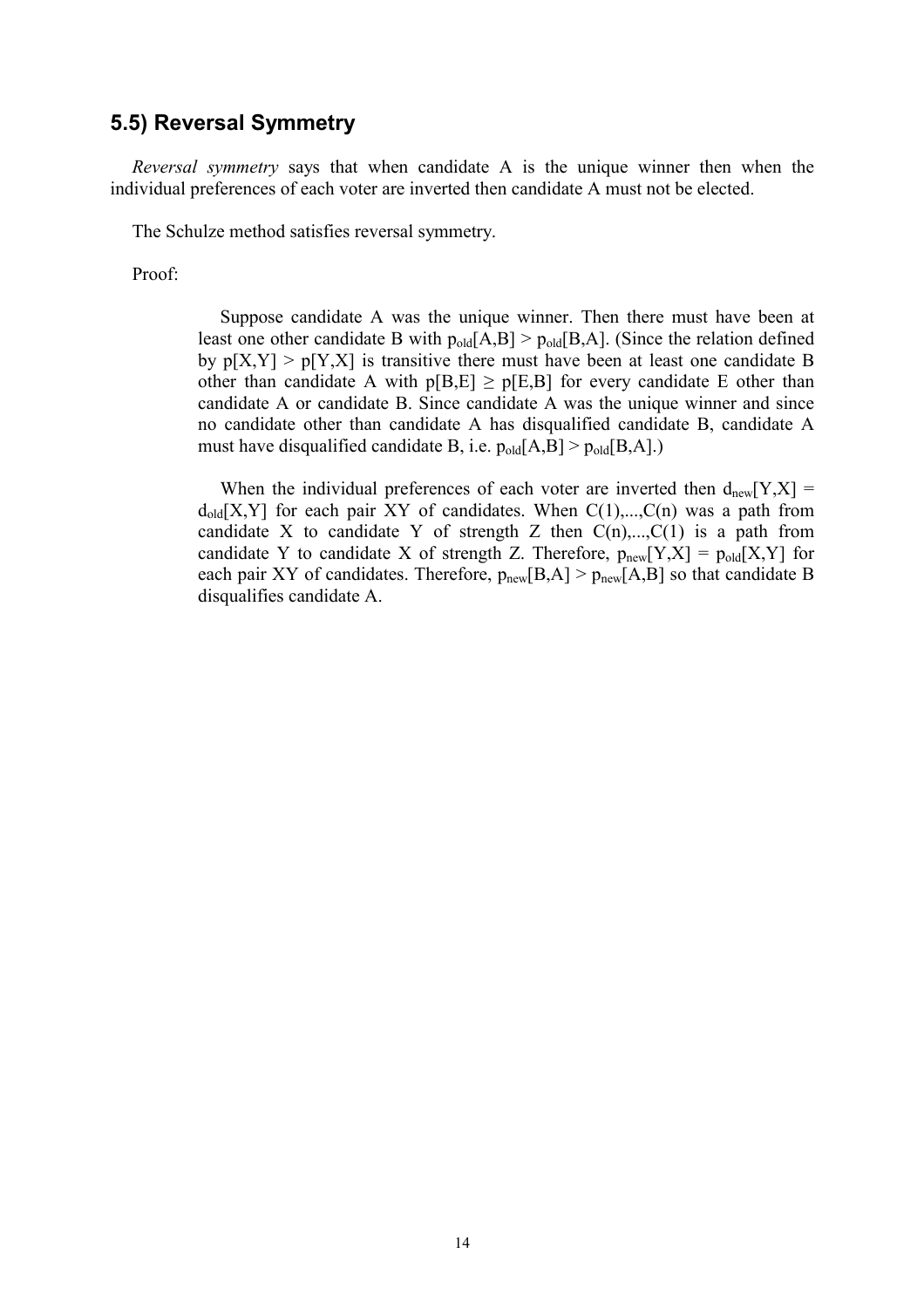#### **Appendix 1: Tideman's Ranked Pairs Method**

Tideman's Ranked Pairs method [19,20] is very similar to my method in so far as both methods satisfy anonymity, neutrality, homogeneity, Pareto, monotonicity, resolvability, independence of clones, reversal symmetry, Smith-IIA, and Schwartz. However, the following example demonstrates that these methods are not identical.

| Example:    |  |  |  |
|-------------|--|--|--|
|             |  |  |  |
| <b>ACDB</b> |  |  |  |
| <b>ADBC</b> |  |  |  |
| <b>BACD</b> |  |  |  |
| <b>BCDA</b> |  |  |  |
| CADB        |  |  |  |
| <b>CDAB</b> |  |  |  |
| <b>DABC</b> |  |  |  |
| <b>DBAC</b> |  |  |  |
|             |  |  |  |

The matrix d[i,j] of pairwise defeats looks as follows:

|                  | 10J<br>u | АT*     | √T ⊁<br>u | 10J   |
|------------------|----------|---------|-----------|-------|
| $*1$<br>d[A,     | $- - -$  | -       | റ         |       |
| T<br>$\ast$      |          | $- - -$ | ∠∖        |       |
| *<br>$\check{ }$ |          |         | $---$     |       |
| . * ⊺<br>UL      | J.       | ້⊥      |           | $---$ |

The matrix p[i,j] of the path strengths looks as follows:

|              | $p$ [*  | $n[* B]$ | $p[^*$ | $n[*]$  |
|--------------|---------|----------|--------|---------|
| . * *<br>nl  | $- - -$ |          |        |         |
| $p[B, *']$   |         | $- - -$  | .      |         |
| $\mathbf{u}$ |         |          | $---$  |         |
| . * -        |         |          |        | $- - -$ |

Candidate A is the unique Schulze winner because candidate A is the unique candidate with  $p[A,X] \geq p[X,A]$  for every other candidate X.

Tideman suggests to take successively the strongest pairwise defeat and to lock it if it does not create a directed cycle with already locked pairwise defeats or to skip it if it would create a directed cycle with already locked pairwise defeats. The winner of the Ranked Pairs method is that candidate X who wins each pairwise comparison which is locked and in which candidate X is involved.

Tideman's Ranked Pairs method locks  $D > B$ . Then it locks  $B > C$ . Then it skips  $C > D$ since it would create a directed cycle with the already locked defeats  $D > B$  and  $B > C$ . Then it locks  $A > C$ . Then it locks  $A > B$ . Then it locks  $D > A$ . Thus, the Ranked Pairs winner is candidate D.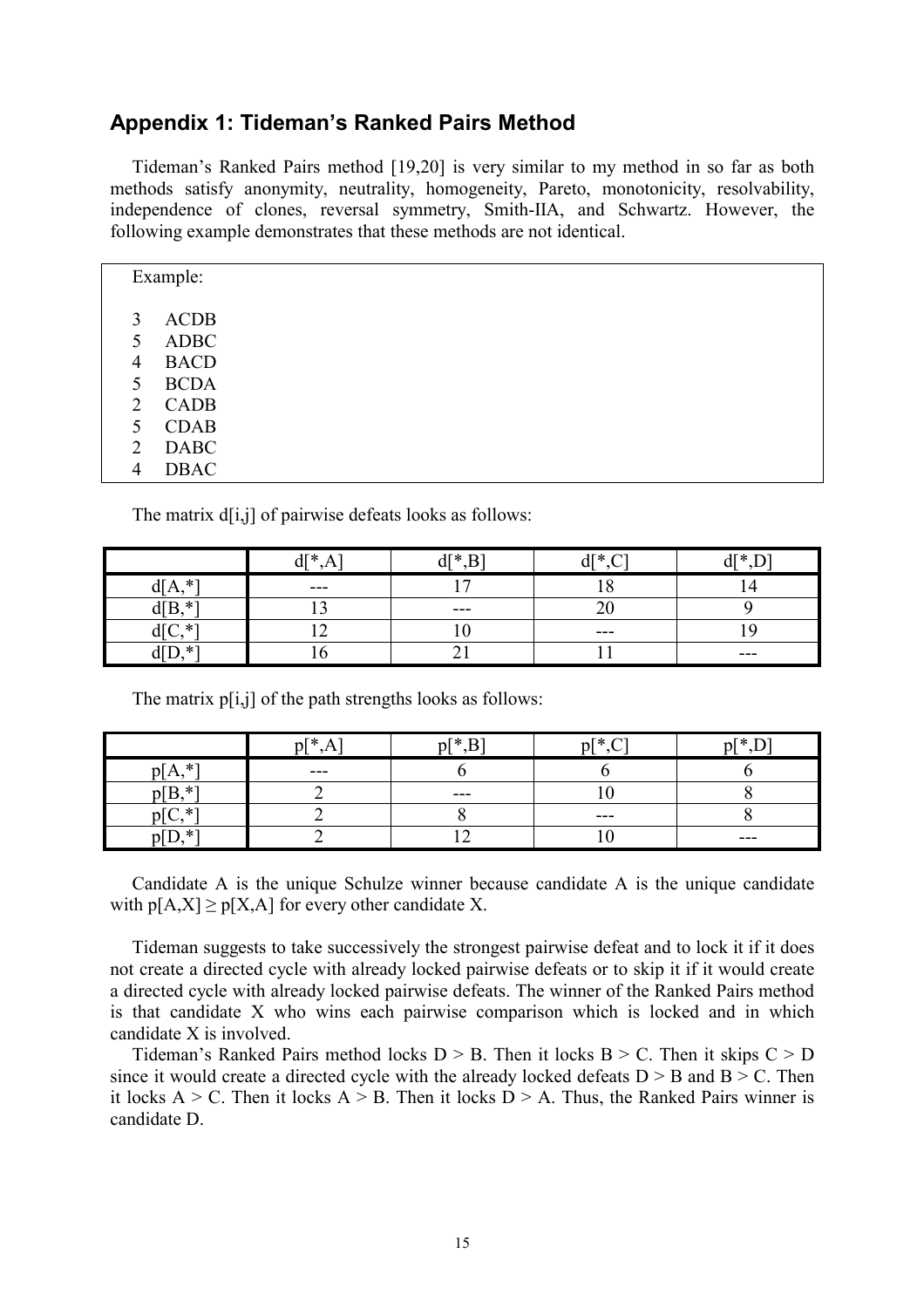## **Appendix 2: The Participation Criterion**

The *participation criterion* says that adding a set of identical ballots on which candidate A is strictly preferred to candidate B should not change the winner from candidate A to candidate B. Moulin [17] proved that the Condorcet criterion and the participation criterion are incompatible. Pérez [22] demonstrated that most Condorcet methods can violate the participation criterion in a very drastic manner. That means: It can happen that adding a set of identical ballots on which candidate A is strictly preferred to every other candidate changes the winner from candidate A to another candidate or that adding a set of identical ballots on which every other candidate is strictly preferred to candidate B changes the winner from another candidate to candidate B. The following example demonstrates that also the Schulze method can violate the participation criterion in a very drastic manner. (The basic idea for this example came from Blake Cretney.)

| Example:                    |               |  |
|-----------------------------|---------------|--|
| 4                           | <b>ABCDEF</b> |  |
|                             |               |  |
| 2                           | <b>ABFDEC</b> |  |
| 4                           | <b>AEBFCD</b> |  |
| 2                           | <b>AEFBCD</b> |  |
| 2                           | <b>BFACDE</b> |  |
| $\mathcal{D}_{\mathcal{L}}$ | <b>CDBEFA</b> |  |
| 4                           | <b>CDBFEA</b> |  |
| 12                          | <b>DECABF</b> |  |
| 8                           | <b>ECDBFA</b> |  |
| 10                          | <b>FABCDE</b> |  |
| 6                           | <b>FABDEC</b> |  |
| 4                           | <b>FEDBCA</b> |  |

The matrix  $d[i,j]$  of pairwise defeats looks as follows:

|                | $d[^*A]$ | $d[*, B]$ | $d[^*C]$ | $d$ [ $*$ ] | ∦]h<br>F<br>◡ | $d[^*,F]$ |
|----------------|----------|-----------|----------|-------------|---------------|-----------|
| $*1$<br>ď[A,   | $- - -$  | 40        |          | 30          | 30            | 24        |
| d[B,<br>∗*     | 20       | ---       |          | 30          | 30            | 38        |
| *⊺             | 30       | 26        | $- - -$  | 36          | 22            | 30        |
| $\ast$<br>TD,  | 30       | 30        | 24       | $- - -$     | 42            | 30        |
| d[E,<br>$\ast$ | 30       | 30        | 38       | 18          | ---           |           |
| d[F<br>$*$     | 36       | 22        |          | 30          | 28            | ---       |

The matrix  $p[i,j]$  of the path strengths looks as follows:

|           | $p[^*, A]$ | $p[^*,B]$      | $p[^*,C]$ | $p[^*D]$ | $p[^*,E]$ | $p[^*,F]$ |
|-----------|------------|----------------|-----------|----------|-----------|-----------|
| $p[A,*]$  | $- - -$    | 2 <sub>0</sub> |           |          |           |           |
| $p[B, *]$ | $\bigcap$  | ---            |           |          |           |           |
| ∘ ∗*      |            |                | $- - -$   |          |           |           |
| $p[D,^*]$ |            |                |           | $- - -$  |           |           |
| $p[E, *]$ |            |                |           |          | $-- -$    |           |
| $p[F, *]$ | $\sqrt{2}$ |                |           |          |           | ---       |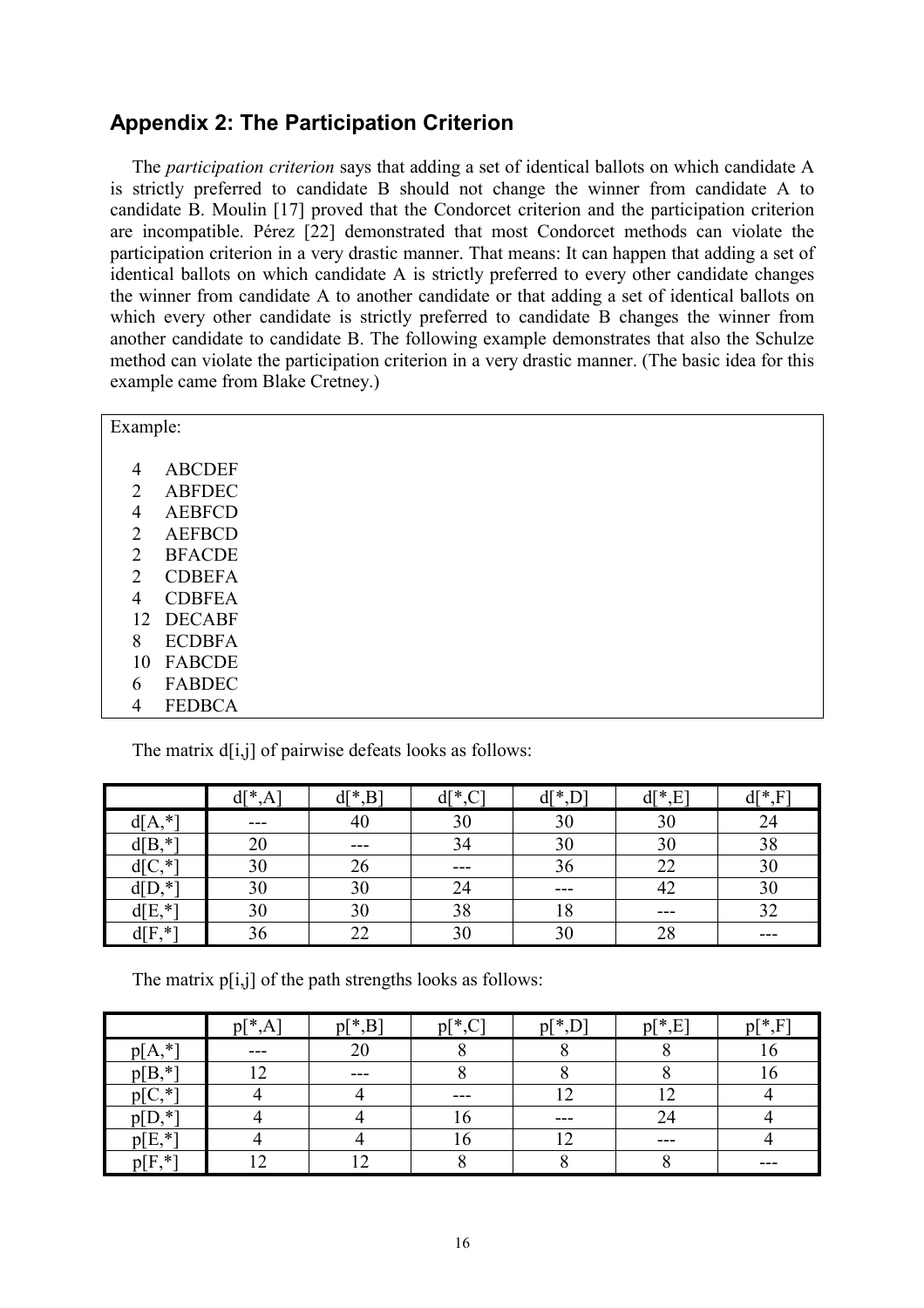Candidate A is the unique winner since he is the only candidate with  $p[A,X] \ge p[X,A]$  for every other candidate X. However, when 3 AEFCBD ballots are added then the matrix  $d[i,j]$ of pairwise defeats looks as follows:

|                    | $d[^*A$ | $d[*, B]$ | $d[^{\ast}$ ,C | $d$ [ $*$ ] | $d[$ *,<br>E   | $d[*,F]$  |
|--------------------|---------|-----------|----------------|-------------|----------------|-----------|
| $*$<br>d[A,        | $- - -$ |           |                | 33          |                | າາ<br>، ، |
| $\ast$<br>d[B,     | 20      | ---       |                | 33          | 3 <sup>0</sup> | 20<br>oσ  |
| $\ast$             | 30      | 29        | ---            | 39          |                |           |
| $\ast$<br>D,<br>αı | 30      | 30        |                | $-- -$      | ΉŻ             |           |
| $d[E, *]$          | 30      | 33        |                | $\angle 1$  | $- - -$        |           |
| $d[F, *']$         | 36      | 25        | 33             | 33          | 28             | ---       |

The matrix  $p[i,j]$  of the path strengths looks as follows:

|                         | $n$ <sup>*</sup><br>A | $p[^*,B]$ | $p[^*.C]$ | $p[*]$  | $p[*]$<br>$\mathbf{E}$<br>. . | $p[*]F$ |
|-------------------------|-----------------------|-----------|-----------|---------|-------------------------------|---------|
| $p[A,*]$                | $- - -$               | 23        |           |         |                               |         |
| $p[B, *']$              |                       | $- - -$   |           |         |                               |         |
| $*$                     | −                     | −         | ---       |         | ັ                             |         |
| p[D,<br>$\cdot$ $\cdot$ |                       | −         |           | $- - -$ | ◠<br>∠                        |         |
| $p[E, *']$              |                       | −         |           |         | $- - -$                       |         |
| $p[$ F<br>, * "         |                       |           |           |         |                               | ---     |

Now, candidate D is the unique winner since he is the only candidate with  $p[D,X] \ge$ p[X,D] for every other candidate X. Thus the 3 AEFCBD voters change the winner from candidate A to candidate D.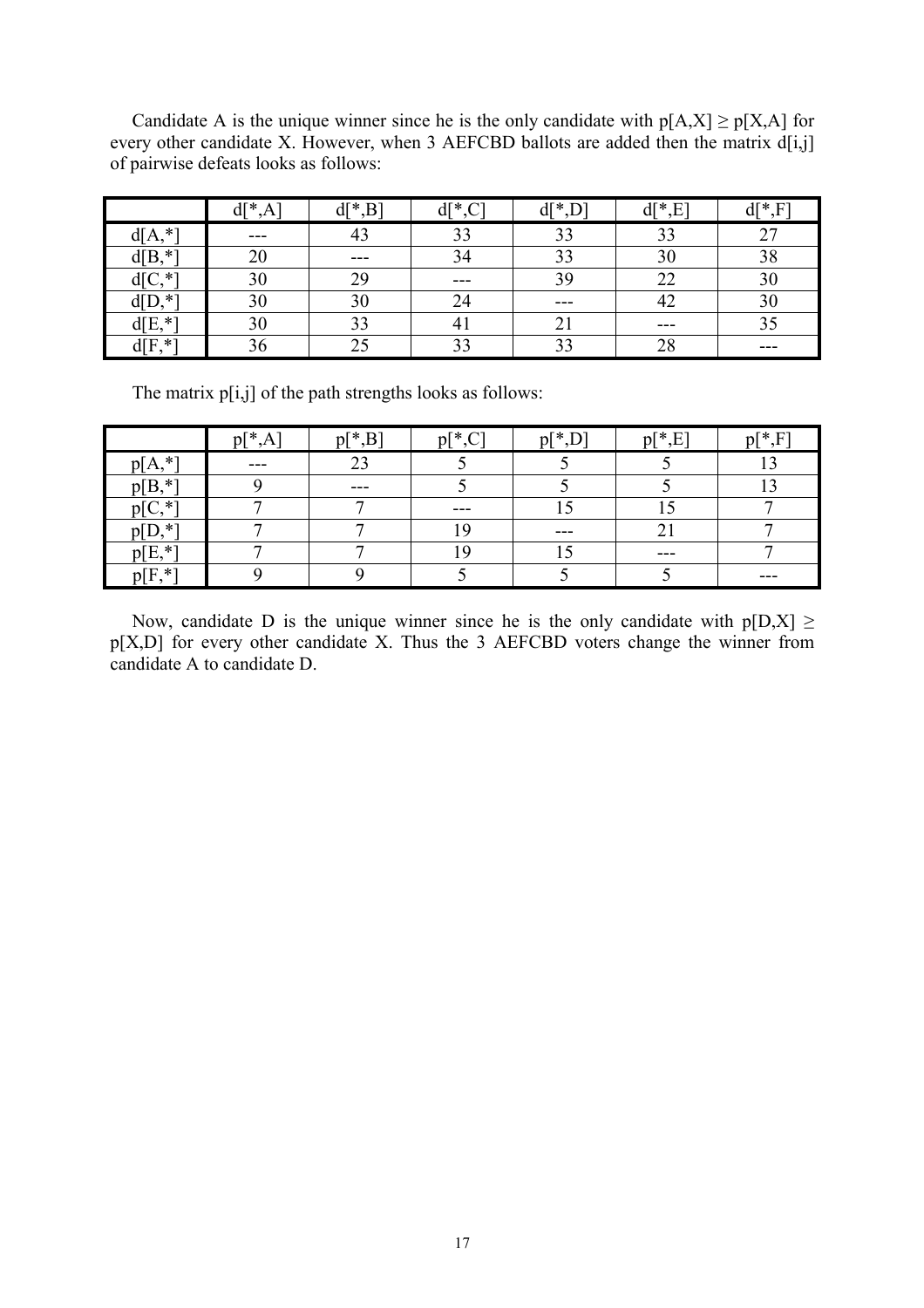### **Appendix 3: A Special Provision of the Implementation used by SPI and DEBIAN**

There has been some debate about how to measure the strength of a pairwise defeat when it is presumed that on the one side each voter has a sincere complete ranking of all candidates, but on the other side some voters vote only a partial ranking because of strategic considerations. I suggest that then the strength of a pairwise defeat should be measured primarily by the absolute number of votes for the winner of this pairwise defeat and secondarily by the margin of this pairwise defeat. The purpose of this provision is to give an additional incentive to the voters to give different preferences to candidates to which the voters would have given the same preference because of strategic considerations otherwise.

The resulting version of this method is used by SPI and DEBIAN because (a) here the number of candidates is usually very small and the voters are usually well informed about the different candidates so that it can be presumed that each voter has a sincere complete ranking of all candidates and (b) here the number of voters is usually very small and the voters are usually well informed about the opinions of the other voters so that the incentive to cast only a partial ranking because of strategic considerations is large.

The resulting version still satisfies anonymity, neutrality, homogeneity, Pareto, monotonicity, resolvability, independence of clones, reversal symmetry, Smith-IIA, and Schwartz. When each voter casts a complete ranking then this version is identical to the version defined in Section 2. I suggest that in the general case the version as defined in Section 2 should be used. Only in situations similar to the above described situation in SPI and DEBIAN, the version as defined in this Appendix should be used.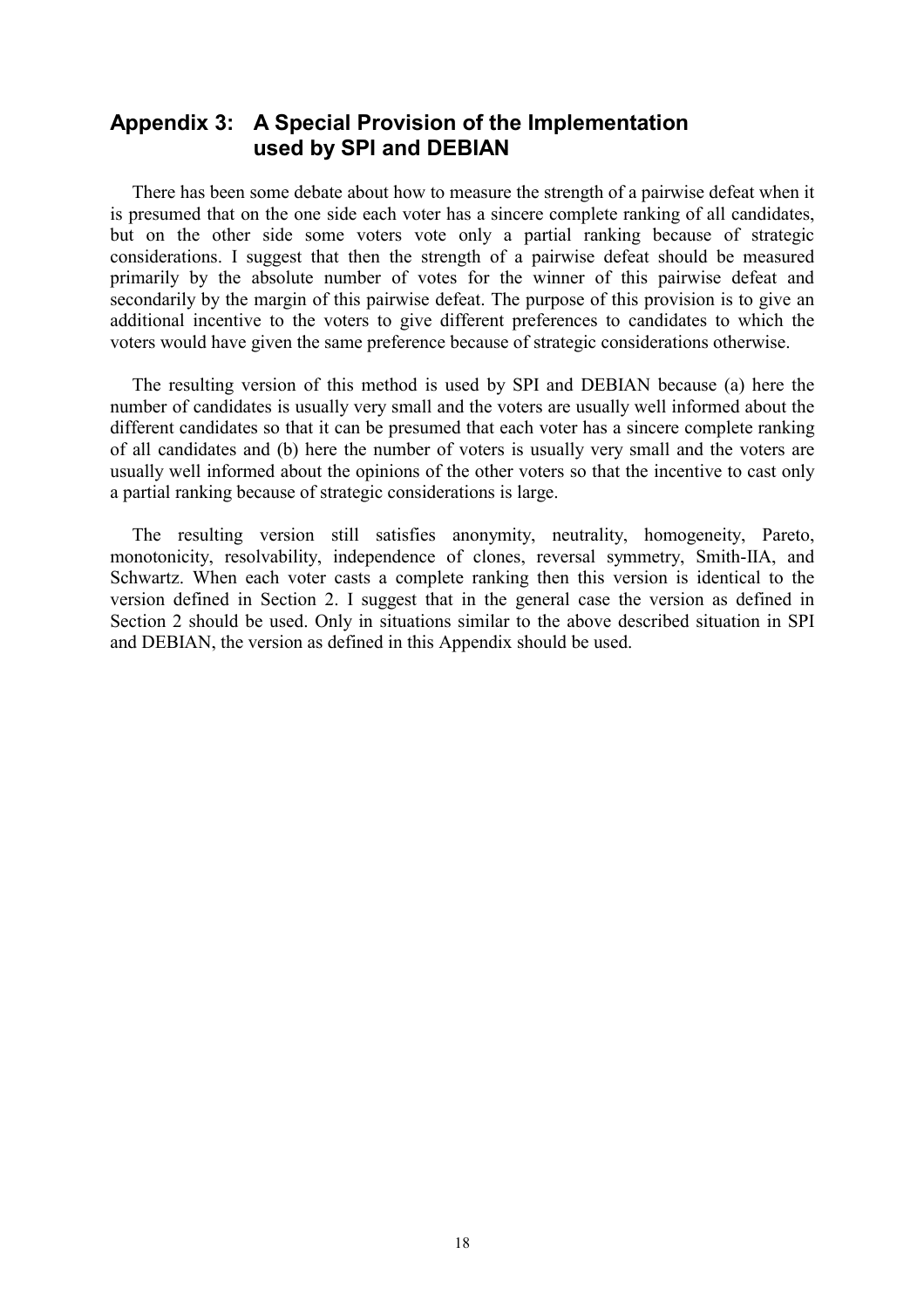When the strength of a pairwise defeat is measured primarily by  $p1$  (= the absolute number of votes for the winner of this pairwise defeat) and secondarily by  $p2$  (= the margin of this pairwise defeat), then a possible implementation looks as follows:

Input: d[i,j] with  $i \neq j$  is the number of voters who strictly prefer candidate i to candidate j. Output: " $w[i]$  = true" means that candidate i is a potential winner. " $w[i]$  = false" means that candidate i is not a potential winner.

```
for i := 1 to N do
for i := 1 to N do
if (i \neq j) then
        \{p2[i,j] := d[i,j] - d[i,i];
        if (d[i,j] > d[j,i]) then
        p1[i,j] := d[i,j];
        if ( d[i,j] \leq d[i,i] ) then
        p1[i,j] : = 0;
        } 
for i := 1 to N do
for j := 1 to N do
if (i \neq j) then
for k := 1 to N do
if (i \neq k) then
if (j \neq k) then
        \{s := p1[j,i];
        t := p2[i,i];
        if ( ( p1[i,k] < s ) or ( ( p1[i,k] = s ) and ( p2[i,k] < t ) ) then
                 { 
                s := p1[i,k];
                t := p2[i,k];
                } 
        if ( (p1[j,k] \le s ) or ( (p1[j,k] = s ) and (p2[j,k] \le t) ) then
                \{p1[j,k] := s;p2[j,k] := t;
                } 
        } 
for i := 1 to N do
        { 
        w[i] : = true ;
        for j := 1 to N do
        if (i \neq j) then
        if ( ( p1[i,i] > p1[i,j] ) or ( ( p1[i,i] = p1[i,j] ) and ( p2[i,i] > p2[i,j] ) ) then
        w[i] : = false ;
        }
```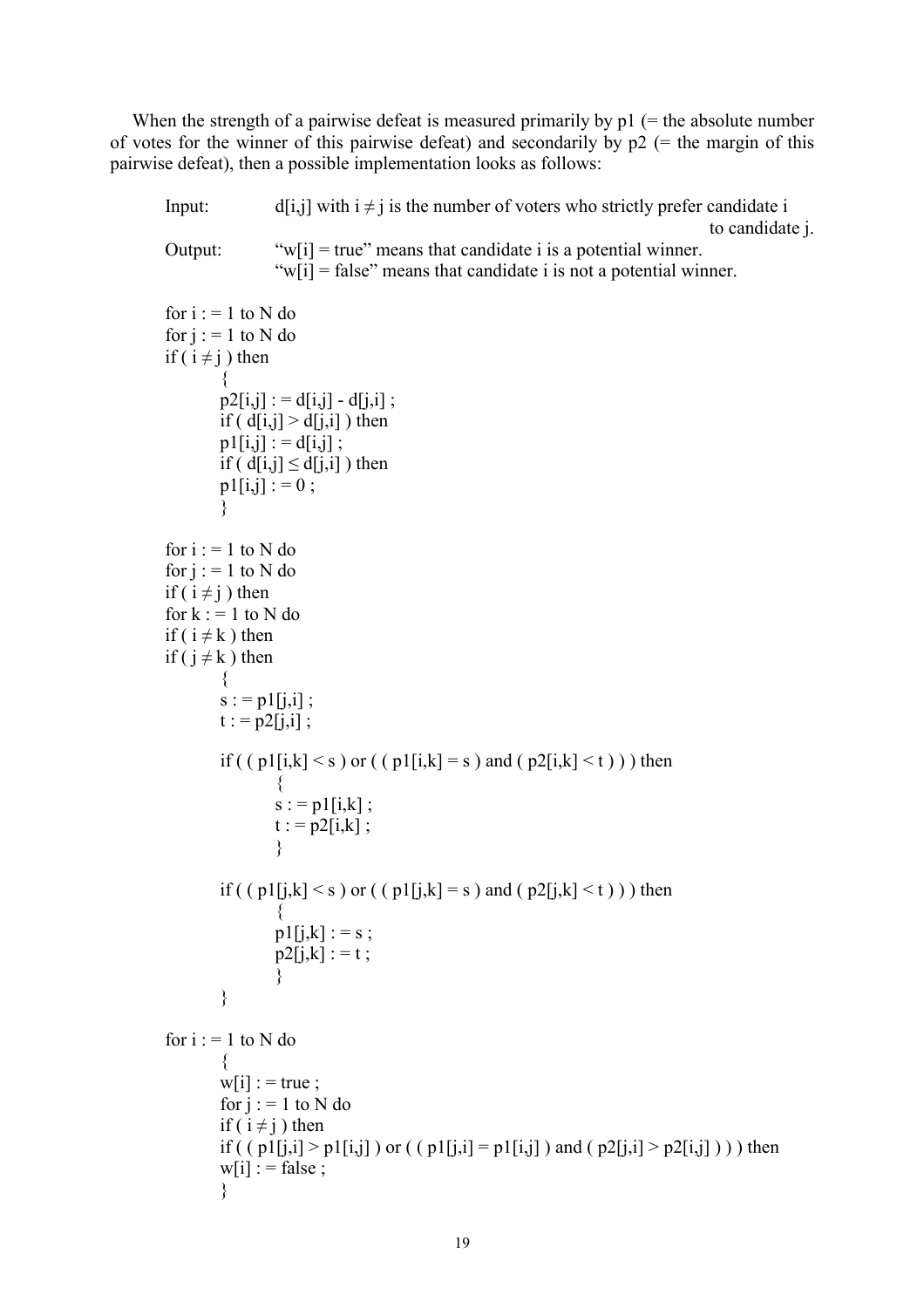The intention of the above implementation is that when some voters cast only a partial ranking because of strategic considerations then when these partial individual rankings can be completed in such a manner that candidate A is a Schwartz winner, as defined in the Introduction, and candidate B is not a Schwartz winner and these partial individual rankings cannot be completed in such a manner that candidate B is a Schwartz winner and candidate A is not a Schwartz winner then candidate B should not be elected. This guarantees that not unnecessarily a candidate is elected who would not have been a Schwartz winner when not some voters had cast only a partial ranking because of strategic considerations.

Suppose Q1 is the number of voters who strictly prefer candidate A to every other candidate. Suppose Q2 is the number of voters who strictly prefer candidate B to at least one other candidate. Suppose Q1 > Q2. Then *plurality* says that candidate B must not be elected.

The version in Appendix 3 satisfies plurality.

Proof:

 $d[A,B] > 01$  since O1 voters strictly prefer candidate A to every other candidate and therefore especially to candidate B. d[B,A]  $\le$  Q2 since only Q2 voters strictly prefer candidate B to at least one other candidate. Therefore,  $d[A,B] - d[B,A] \geq Q1 - Q2 > 0$ . Since the strength of a pairwise defeat is measured primarily by the absolute number of votes for the winner of this pairwise defeat, we get  $p1[A,B] \geq Q1$ .

On the other side,  $p1[B,A] \le Q2$  since  $d[B,X] \le Q2$  for every other candidate X since only Q2 voters strictly prefer candidate B to at least one other candidate. With  $p1[A,B] \geq Q1$ ,  $p1[B,A] \leq Q2$ , and  $Q1 > Q2$ , we get  $p1[A,B] > p1[B,A]$  so that candidate A disqualifies candidate B.

The following example demonstrates that the version in Section 2 does not satisfy plurality.

| Example [18]: |                |  |  |  |  |  |
|---------------|----------------|--|--|--|--|--|
|               | 11 AB          |  |  |  |  |  |
| $\tau$        | $\overline{B}$ |  |  |  |  |  |
|               | 12 C           |  |  |  |  |  |

The version in Section 2 chooses candidate A despite of the fact that only 11 voters strictly prefer candidate A to at least one other candidate and that 12 voters strictly prefer candidate C to every other candidate.

However, the version in Appendix 3 chooses candidate B. This result is compatible with plurality since 18 voters strictly prefer candidate B to at least one other candidate while only 11 voters strictly prefer candidate A to every other candidate and only 12 voters strictly prefer candidate C to every other candidate.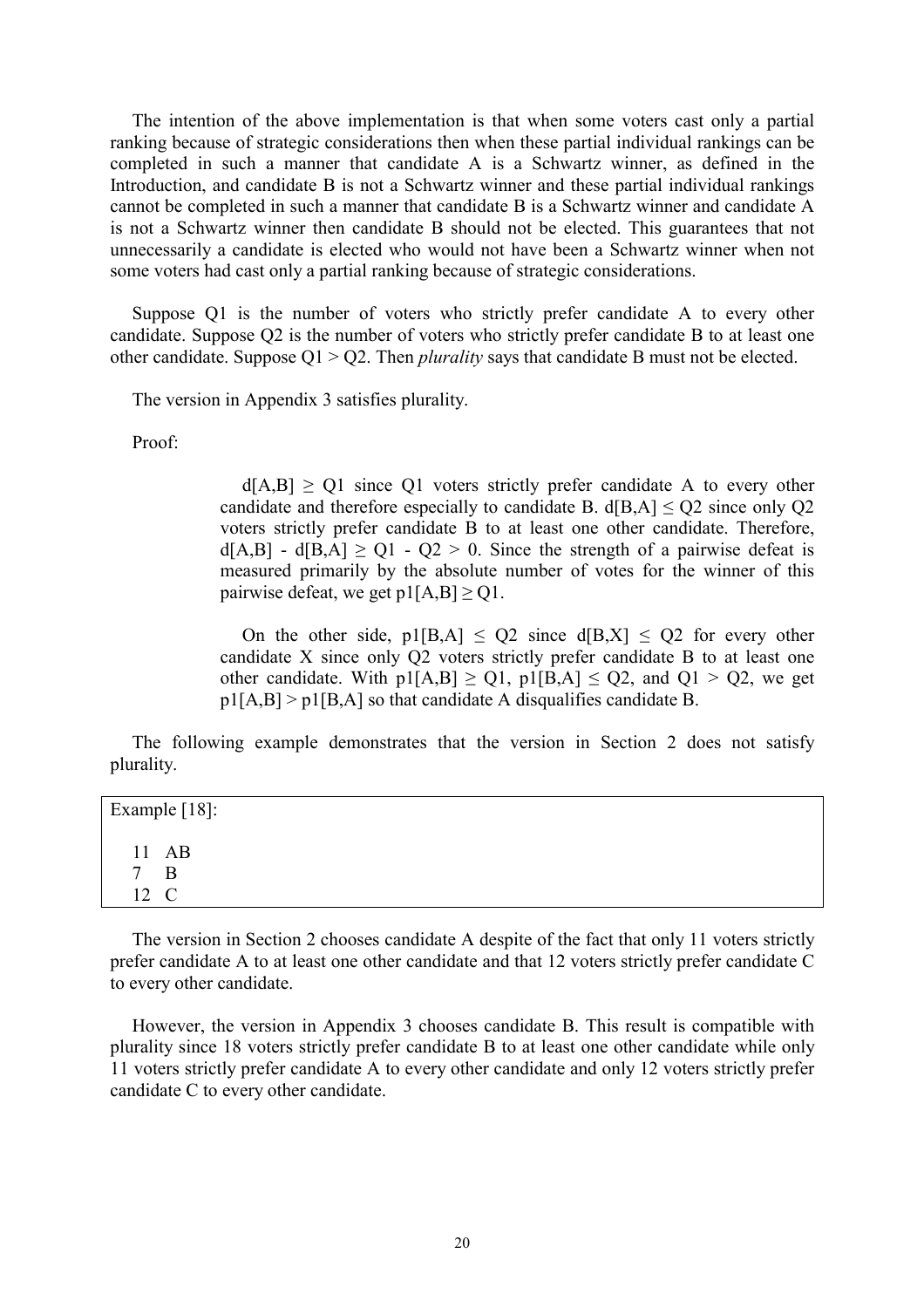#### **Appendix 4: The Schwartz Set Heuristic**

Another way of looking at the proposed method is to interpret it as a method where successively the weakest pairwise defeats are "eliminated". The formulation of this method then becomes very similar to Condorcet's original wordings.

Condorcet writes [23, p. 126]: "Create an opinion of those N·(N-1)/2 propositions that win most of the votes. If this opinion is one of the N! possible then consider as elected that subject to which this opinion agrees with its preference. If this opinion is one of the  $(2^{\wedge}(N\cdot(N-1)/2))$ -(N!) impossible opinions then eliminate of this impossible opinion successively those propositions that have a smaller plurality and accept the resulting opinion of the remaining propositions."

In short, Condorcet suggests that the weakest pairwise defeats should be eliminated successively until the remaining pairwise defeats form a ranking of the candidates. The problem with Condorcet's proposal is that it is not quite clear what it means to "eliminate" a pairwise defeat (especially in so far as when one successively eliminates the weakest pairwise defeat that is in a directed cycle of not yet eliminated pairwise defeats until there are no directed cycles of non-eliminated pairwise defeats anymore then the remaining pairwise defeats usually do not complete to a unique ranking [24]). It is clear what it means when a candidate is "eliminated"; this candidate is treated as if he has never stood. But what does it mean when the pairwise defeat  $A > B$  is "eliminated" although candidate A and candidate B are still potential winners?

A possible interpretation would be to say that the "elimination" of a pairwise defeat is its replacing by a pairwise tie. However, when this interpretation is being used then the Smith set, as defined in the Introduction, can only grow but not shrink at each stage. But when the Schwartz set, as defined in the Introduction, is being used, then the number of candidates decreases continuously. With the concept of the Schwartz set the Schulze method can be described in a very concise manner: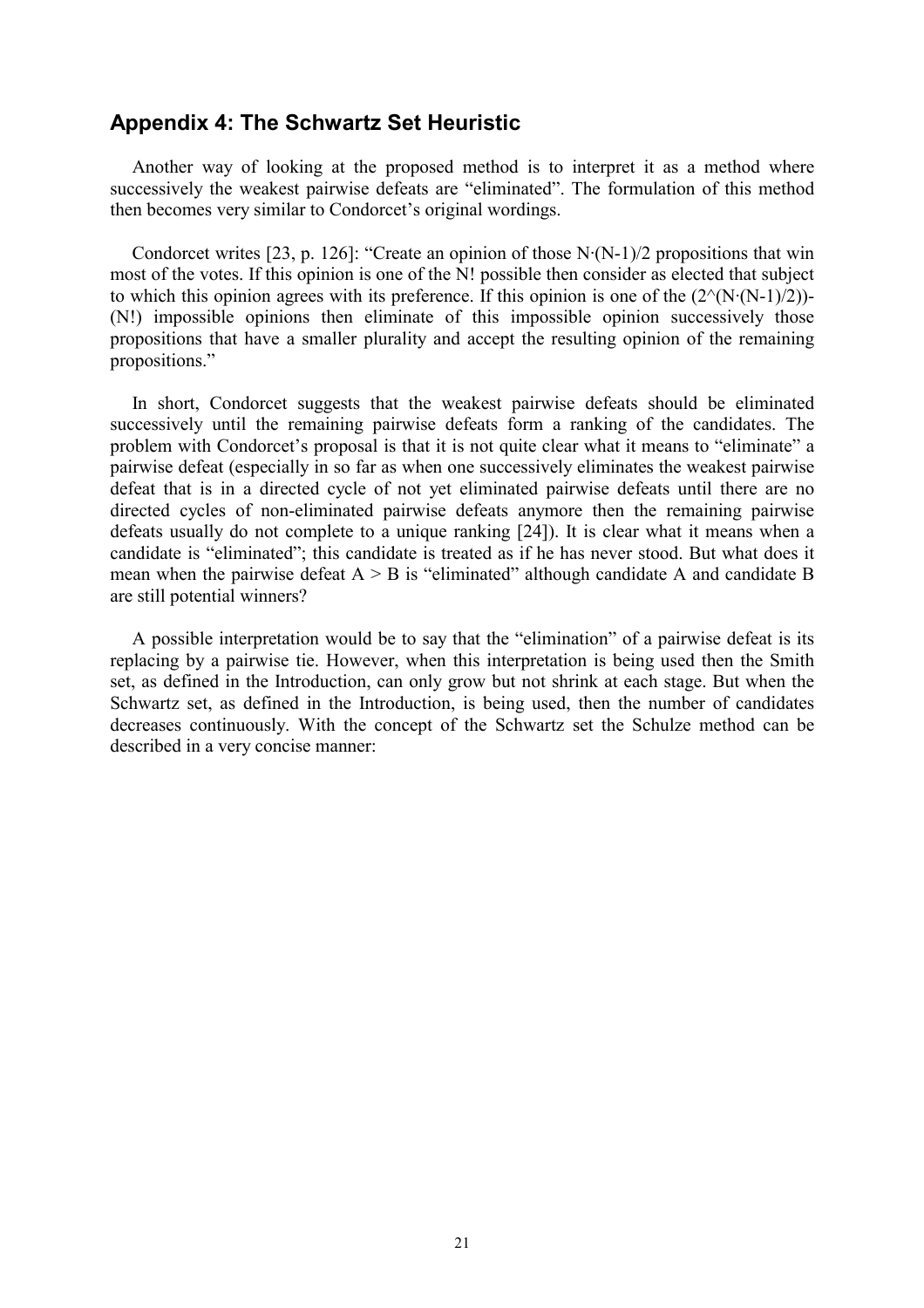Step 1: Calculate the Schwartz set and eliminate all those candidates who are not in the Schwartz set. Eliminated candidates stay eliminated.

> If there is still more than one candidate and there are still pairwise comparisons between non-eliminated candidates that are not pairwise ties: Go to Step 2.

> If there is still more than one candidate, but all pairwise comparisons between non-eliminated candidates are pairwise ties, then all remaining candidates are *potential winners*: Go to Step 3.

If there is only one candidate, then this candidate is the *unique winner*.

Step 2: The weakest pairwise defeat between two non-eliminated candidates is replaced by a pairwise tie. Pairwise comparisons that have been replaced by pairwise ties stay replaced by pairwise ties.

> In the version in Section 4, the *weakest pairwise defeat* is that defeat where  $|d[i,j] - d[i,j]|$  is minimal.

> In the version in Appendix 3, the *weakest pairwise defeat* is that defeat where the number of votes for the winner of this pairwise defeat is minimal or --if there is more than one pairwise defeat where the number of votes for the winner is minimal-- of all those pairwise defeats where the number of votes for the winner is minimal that pairwise defeat where the number of votes for the loser of this pairwise defeat is maximal.

> If the weakest pairwise defeat between non-eliminated candidates is not unique, then all weakest pairwise defeats between non-eliminated candidates are replaced by pairwise ties simultaneously. Go to Step 1.

Step 3: The TBRC is calculated as described in Section 2. The winner is that potential winner who is ranked highest in this TBRC.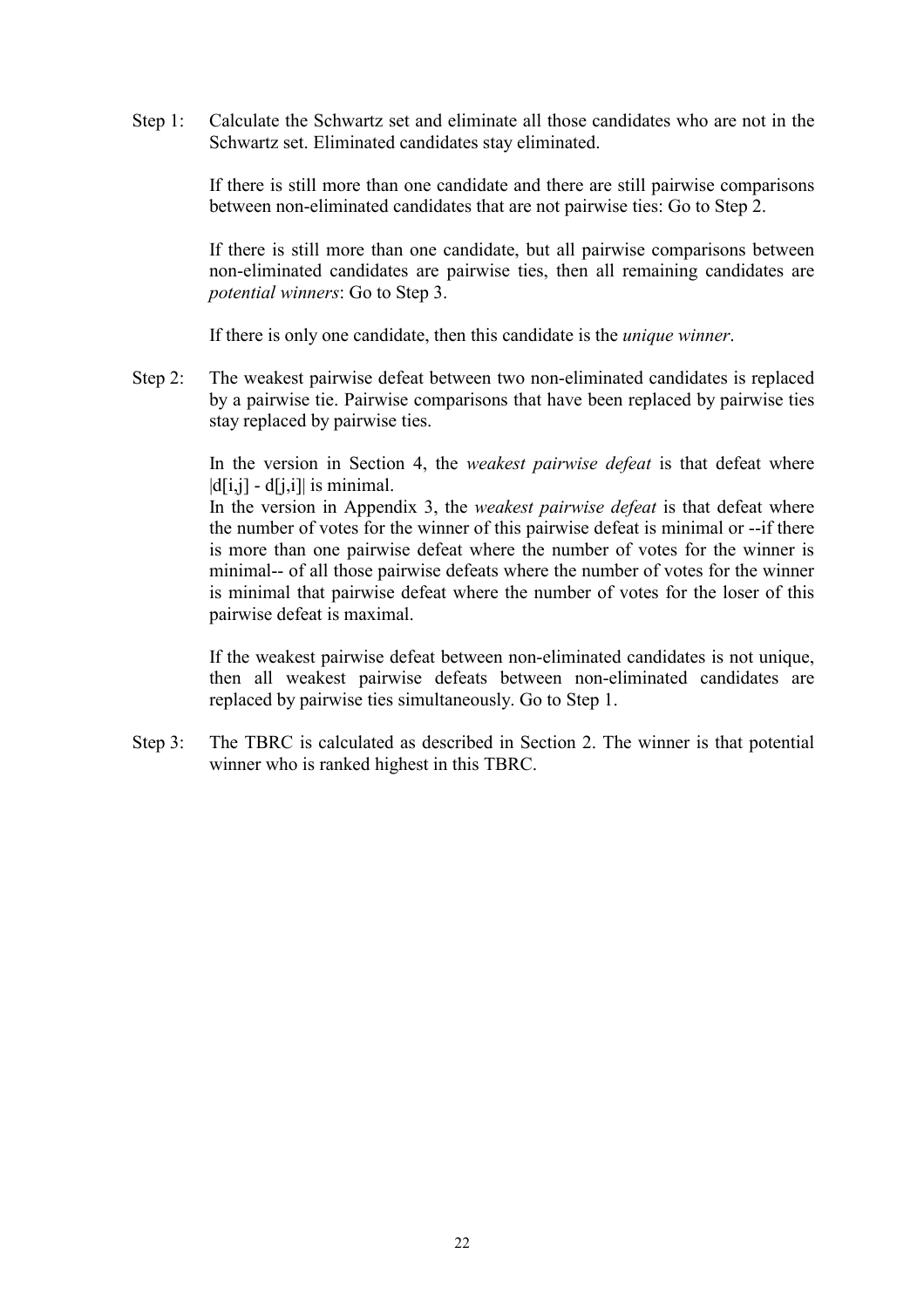#### **Appendix 5: An Example without a Unique Winner**

Example [25, p. 502]: 3 ABCD 2 DABC 2 DBCA 2 CBDA

The matrix  $d[i,j]$  of pairwise defeats looks as follows:

|                      | 10J<br>$\sim$<br>u<br>$\mathbf{A}$ | $\lambda$ T $\lambda$<br>D1 |         | $d[^*D]$ |
|----------------------|------------------------------------|-----------------------------|---------|----------|
| $*1$                 | $- - -$                            |                             |         |          |
| $*1$<br>$\mathbf{m}$ |                                    | ---                         |         |          |
| . *ั                 |                                    |                             | $- - -$ |          |
| . ∗<br>u v           |                                    |                             |         | $---$    |

The matrix  $p[i,j]$  of the path strengths looks as follows:

|            | $\mathfrak{v}$ <sup>*</sup> | $n[* R]$ | $n$ <sup>*</sup> | $n[*]$  |
|------------|-----------------------------|----------|------------------|---------|
| $p[A, *']$ | ---                         |          |                  |         |
| $p[B, *]$  |                             | $- - -$  |                  |         |
| $\cap$ *1  |                             |          | $- - -$          |         |
| ר∗ ה<br>ு  |                             |          |                  | $- - -$ |

Candidate X is a potential winner if and only if  $p[X,Y] \ge p[Y,X]$  for every other candidate Y. Therefore, candidate B and candidate D are potential winners.

When the Schwartz set heuristic is being used then at the first stage the Schwartz set is calculated. The pairwise defeats are  $A > B$ ,  $A > C$ ,  $B > C$ ,  $B > D$ ,  $C > D$ , and  $D > A$ . Hence, the Schwartz set is: A, B, C, and D.

At the second stage, the weakest pairwise defeat that is not a pairwise tie between candidates who have not yet been eliminated is replaced by a pairwise tie. The weakest pairwise defeats are  $A > B$ ,  $A > C$ ,  $B > D$ , and  $C > D$  each with a strength of 5:4. All these pairwise defeats are replaced by pairwise ties simultaneously. The remaining pairwise defeats are  $B > C$  and  $D > A$ . Hence, the new Schwartz set is: B and D.

Since there are now no pairwise defeats between candidates who have not yet been eliminated, the algorithm stops and candidate B and candidate D are the winners.

Since 5 voters strictly prefer candidate B to candidate D and 4 voters strictly prefer candidate D to candidate B, candidate B is ranked higher than candidate D in the TBRC with a probability of 5/9 and candidate D is ranked higher than candidate B in the TBRC with a probability of 4/9. Therefore, the winner of the Schulze method is candidate B with a probability of 5/9 and candidate D with a probability of 4/9.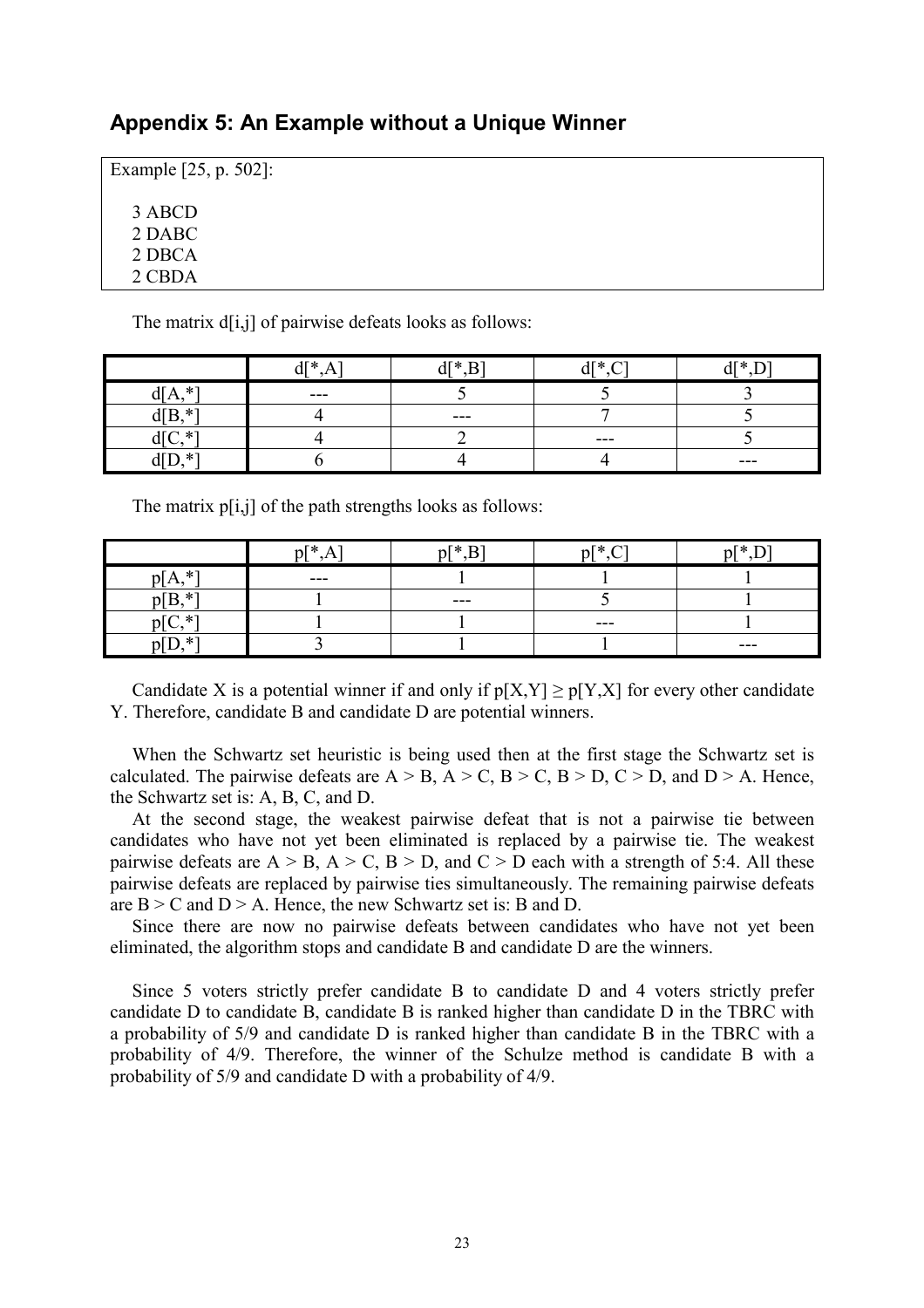## **References**

- 1. <http://www.chiark.greenend.org.uk/~galletly/university/speech2.pdf>
- 2. [http://condorcet-dd.sourceforge.net](http://condorcet-dd.sourceforge.net/)
- 3. [http://www.groucho.info](http://www.groucho.info/)
- 4. <http://www5.cs.cornell.edu/~andru/icvs>
- 5. [http://www.electionmethods.org](http://www.electionmethods.org/)
- 6. <http://www.barnsdle.demon.co.uk/vote/sing.html>
- 7. [http://www.condorcet.org](http://www.condorcet.org/)
- 8. <http://www.alumni.caltech.edu/~seppley>
- 9. <http://www.ericgorr.net/condorcet>
- 10. <http://userfs.cec.wustl.edu/~rhl1/rbvote/desc.html>
- 11. <http://www.cs.cornell.edu/Courses/cs100m/2001SP/projects.htm>
- 12. <http://www.spi-inc.org/corporate/resolutions/resolution-2003-01-06.wta.1>
- 13. <http://www.debian.org/devel/constitution>
- 14. [http://www.debian.org/vote/2003/vote\\_0002](http://www.debian.org/vote/2003/vote_0002)
- 15. [http://glasnost.entrouvert.org](http://glasnost.entrouvert.org/)
- 16. [http://www.demexp.org](http://www.demexp.org/)
- 17. Hervé Moulin, *Condorcet*'*s Principle Implies the No Show Paradox*, JOURNAL OF ECONOMIC THEORY, vol. 45, p. 53-64, 1988
- 18. Douglas R. Woodall, *Monotonicity of single-seat preferential election rules*, DISCRETE APPLIED MATHEMATICS, vol. 77, p. 81-98, 1997
- 19. T. Nicolaus Tideman, *Independence of Clones as a Criterion for Voting Rules*, SOCIAL CHOICE AND WELFARE, vol. 4, p. 185-206, 1987
- 20. Thomas M. Zavist, T. Nicolaus Tideman, *Complete Independence of Clones in the Ranked Pairs Rule*, SOCIAL CHOICE AND WELFARE, vol. 6, p. 167-173, 1989
- 21. Robert W. Floyd, *Algorithm 97 (Shortest Path)*, COMMUNICATIONS OF THE ACM, vol. 5, p. 345, 1962
- 22. Joaquín Pérez, *The Strong No Show Paradoxes are a common flaw in Condorcet voting correspondences*, SOCIAL CHOICE AND WELFARE, vol. 18, p. 601-616, 2001
- 23. M.J.A.N. de Condorcet, *Essai sur l*'*application de l*'*analyse à la probabilité des décisions rendues à la pluralité des voix*, Imprimerie Royale, Paris, 1785
- 24. Peyton Young, *Condorcet*'*s Theory of Voting*, AMERICAN POLITICAL SCIENCE REVIEW, vol. 82, p. 1231-1244, 1988
- 25. Clarence G. Hoag, George H. Hallett, *Proportional Representation*, MacMillan Company, New York, 1926